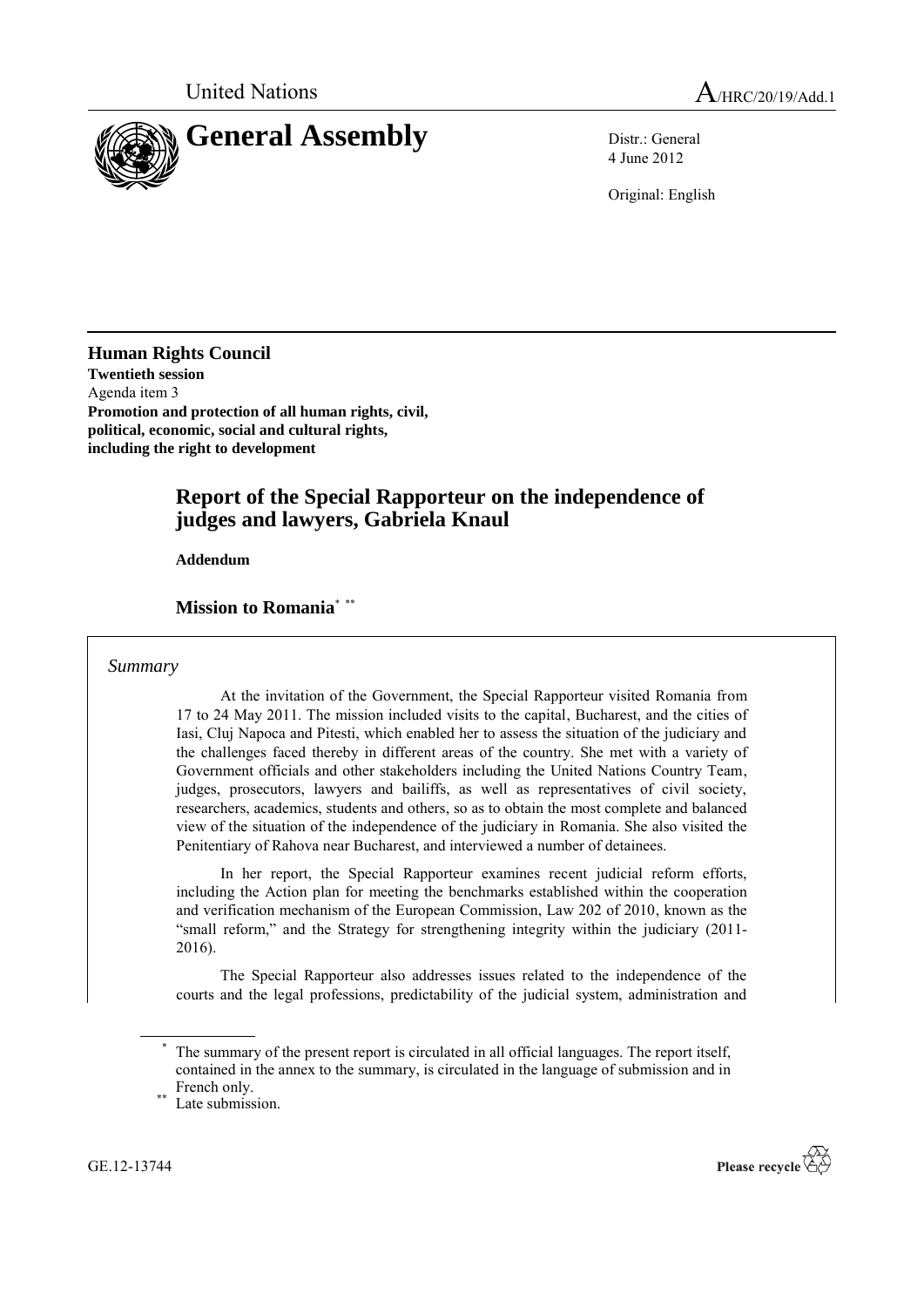oversight of the judiciary and the judicial budget. She examines the functioning of the prosecution service; free exercise of the legal profession by lawyers; access to justice; legal aid as well as aspects related to capacity-building and training of judges, prosecutors and other legal professionals, including training efforts regarding recent legislative changes relating to the Civil Code (Law 287/2009), in force since October 2011; the Code of Civil Procedure (Law 134/2010), expected to enter into force in September 2012; as well as the Criminal Code (Law 286/2009) and the Code of Criminal Procedure (Law 135/2010), both expected to enter into force in 2013. The report concludes with recommendations for strengthening the judicial system and the independence of judges and lawyers.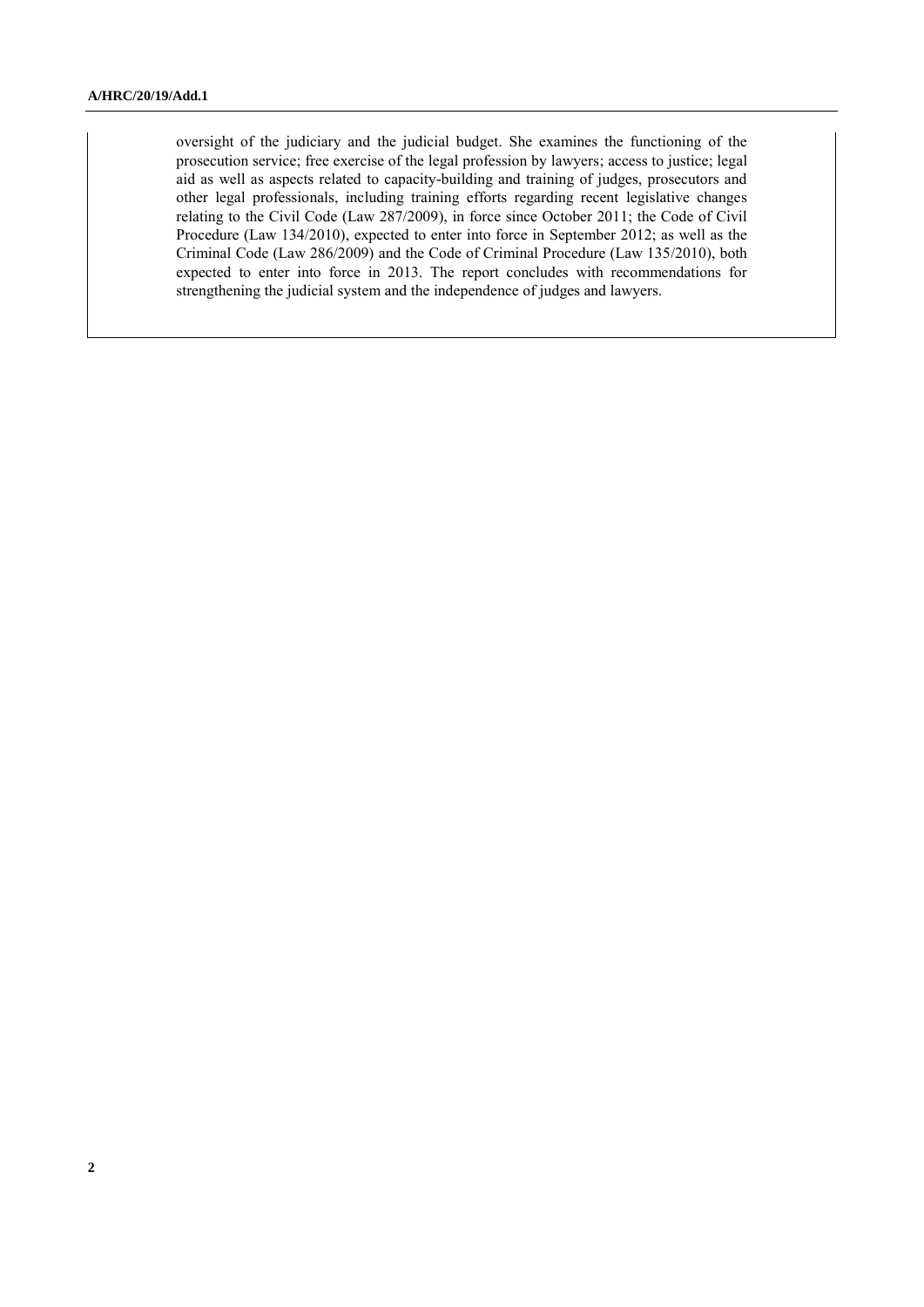# **Annex**

*[English and French only]*

# **Report of the Special Rapporteur on the independence of judges and lawyers on her mission to Romania (17-24 May 2011)**

# Contents

|          |                                                                                                                                          | Paragraphs  | Page |
|----------|------------------------------------------------------------------------------------------------------------------------------------------|-------------|------|
| I.       |                                                                                                                                          | $1 - 8$     | 4    |
| П.       |                                                                                                                                          | $9 - 37$    | 5    |
|          | Action plan for meeting the benchmarks established within the<br>А.<br>cooperation and verification mechanism of the European Commission | $14 - 23$   | 6    |
|          | <b>B.</b>                                                                                                                                | $24 - 32$   | 7    |
|          | Strategy for strengthening integrity within the judiciary<br>$C_{\cdot}$                                                                 | $33 - 37$   | 9    |
| Ш.       |                                                                                                                                          | $38 - 60$   | 10   |
|          | А.                                                                                                                                       | $39 - 48$   | 10   |
|          | $\mathbf{B}$ .                                                                                                                           | $49 - 55$   | 12   |
|          | $C$ .                                                                                                                                    | $56 - 60$   | 13   |
| IV.      |                                                                                                                                          | $61 - 66$   | 14   |
| V.       |                                                                                                                                          | $67 - 75$   | 15   |
|          | А.                                                                                                                                       | $67 - 70$   | 15   |
|          | Β.                                                                                                                                       | $71 - 75$   | 15   |
| VI.      |                                                                                                                                          | $76 - 79$   | 16   |
| VII.     | Capacity-building and training of judges, prosecutors and other legal                                                                    | $80 - 87$   | 17   |
| VIII.    |                                                                                                                                          | $88 - 95$   | 18   |
| $IX_{-}$ |                                                                                                                                          | $96 - 104$  | 19   |
|          | A.                                                                                                                                       | 97          | 19   |
|          | Recommendations to enhance the independence of the judiciary<br><b>B.</b>                                                                | 98-99       | 20   |
|          | C.                                                                                                                                       | 100         | 21   |
|          | D.                                                                                                                                       | 101         | 21   |
|          | Recommendations on capacity-building and training of judges,<br>Е.                                                                       | 102         | 21   |
|          | F.                                                                                                                                       | $103 - 104$ | 22   |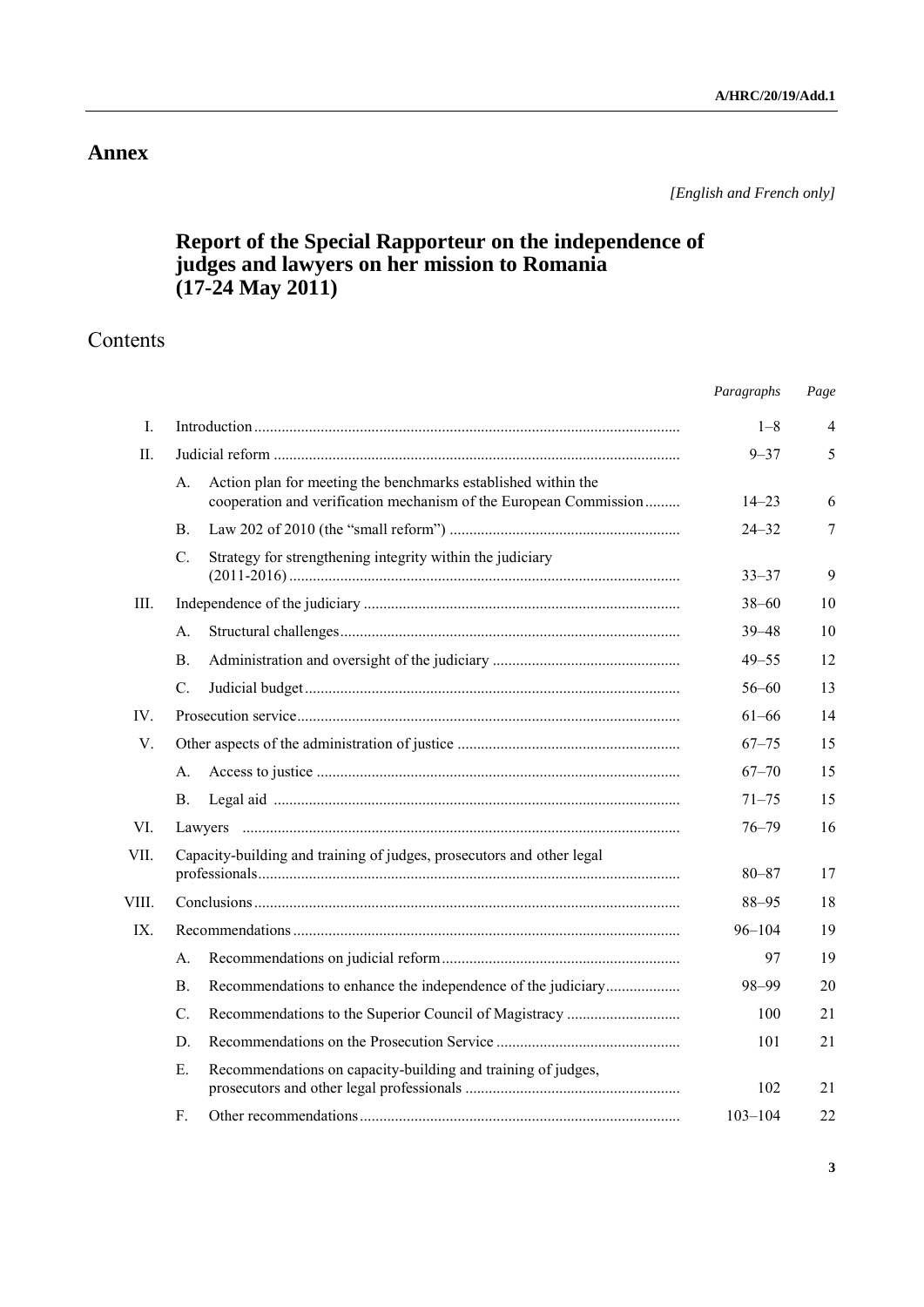### **I. Introduction**

1. The Special Rapporteur visited Romania from 17 to 24 May 2011, at the invitation of the Government. The mission included visits to the capital Bucharest and the cities of Iasi, Cluj Napoca and Pitesti.

2. The purpose of the Special Rapporteur's visit was to examine the policy and legal framework related to her mandate; the implementation of the principle of the independence of the judiciary; the independence of the legal professions; the predictability of the judicial system and issues related to access to justice and legal aid.

3. The Special Rapporteur met a wide variety of actors, including the President of the High Court of Cassation and Justice; the President of the Constitutional Court; the President of the Superior Council of Magistracy (SCM) and several of its elected members; the Director of the National Institute of Magistracy; the Deputy Prosecutor General; the President of the National Council for Combating Discrimination; the President of the Senate Committee for Human Rights, Cults and Minorities; State secretaries; officials from the Ministry of Foreign Affairs and the Ministry of Justice; as well as from the Office of the People's Advocate and the National Integrity Agency (ANI).

4. She also consulted various non-governmental organizations (NGOs) and other stakeholders, including judges, prosecutors, lawyers and bailiffs, as well as the United Nations Country Team in Romania. She visited the Penitentiary of Rahova near Bucharest and interviewed a number of detainees.

5. In Iasi, the Special Rapporteur met judges from the Tribunal and the Court of Appeal, as well as judges, lawyers and civil society representatives, professors and students. In Cluj Napoca, she met judges from the District Court (*judecatorie*), the Tribunal and the Court of Appeal, as well as judges, lawyers, bailiffs, their professional associations and civil society actors, including academics. In Pitesti, she met with various stakeholders. Throughout her visit, the Special Rapporteur consulted various stakeholders in their capacity as users of the system of justice in Romania.

6. The Special Rapporteur wishes to express her appreciation to the Government of Romania for the cooperation extended in the organization and conduct of her visit, and in general, in the exercise of her mandate. She also expresses appreciation to all stakeholders and interlocutors for their cooperation and time.

7. In the present report, the Special Rapporteur presents the main findings of her mission. She starts by referring to various judicial reform initiatives launched in the framework of Romania's accession to the European Union (EU). She also analyses various aspects regarding the independence of the judiciary, addressing issues related to the independence and impartiality of the courts, independence of the legal professions, administration and oversight of the judiciary and the judicial budget.

8. The Special Rapporteur further examines the role and functioning of the prosecution service; free exercise of the legal profession by lawyers as well as capacity-building and training of judges, prosecutors and other legal professionals, including training efforts regarding the Civil Code (Law 287/2009), in force since October 2011; the Code of Civil Procedure (Law 134/2010), expected to enter into force in September 2012; and the Criminal Code (Law 286/2009) and the Code of Criminal Procedure (Law 135 of 2010), both expected to enter into force in 2013. She also highlights additional aspects related to the administration of justice, notably access to justice and legal aid. The report concludes with recommendations for strengthening the judicial system and the independence of judges, prosecutors and lawyers.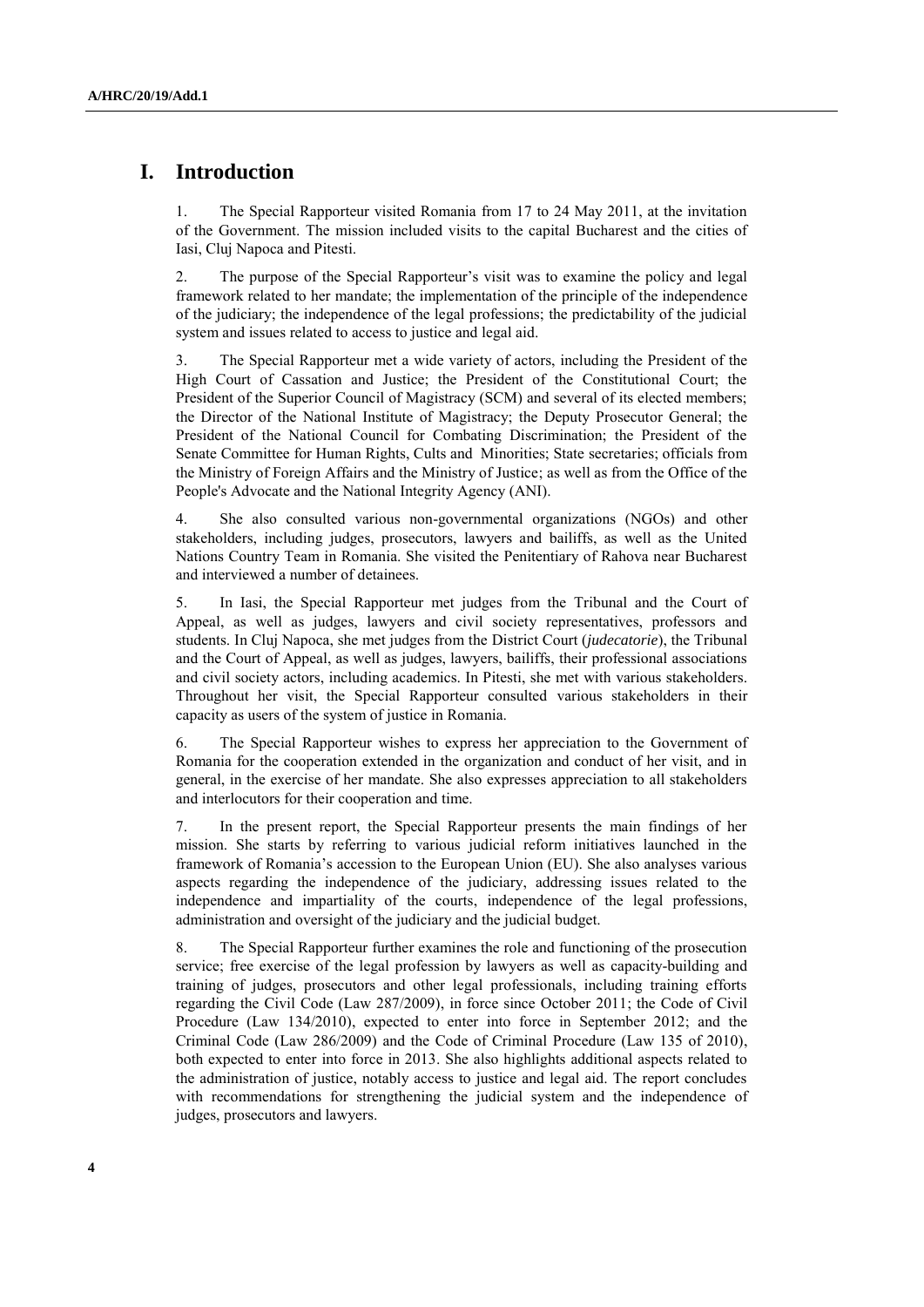### **II. Judicial reform**

9. For over a decade, judicial reform efforts have been stimulated in Romania by its process of accession to the  $EU<sup>1</sup>$  In light of the recommendations made in the framework of the accession partnership launched in 1999,<sup>2</sup> Romania initiated steps aimed at meeting the accession criteria related to the functioning of the judiciary. In 2003, Romania adopted a five-year Strategy for the reform of the judiciary<sup>3</sup> and in that context, adopted new laws on the statute of magistrates, the organization of the judiciary and the Superior Council of Magistracy (SCM).

10. In 2005, the judicial reform strategy was updated by the biannual Strategy for reforming the judicial system and the accompanying Action plan, which included progress and evaluation indicators, budgetary implications and international assistance programmes. A monitoring commission,<sup>4</sup> supported by a technical working group, was created to ensure the effective implementation of the Strategy.

11. The strategic goals for judicial reform focused on eight areas: (i) independence, efficiency and accountability of the judiciary; (ii) quality and transparency of the justice administration system; (iii) free access to the justice system; (iv) efficiency of juvenile justice; (v) institutional and legislative framework for international judicial cooperation; (vi) alignment of the penitentiary system to European standards; (vii) victims' protection and social reintegration of offenders; and (viii) prevention and combat of corruption within the judiciary. These goals were complemented by the five-year Information technology strategy for the reform of the judiciary, adopted also in 2005, with the objectives of modernizing and automating the judicial system; standardizing procedures and ensuring the use of indicators in the administration of justice.

12. Following the 2005 justice reform, the European Commission acknowledged the progress made by Romania in reforming the judiciary, including the implementation of measures adopting specialized court sections and panels; adoption of the system of random allocation of cases to judges; improvement of conditions in courts and the increase in resources devoted to the justice system, including to the SCM. 5

13. A number of recent initiatives revisit and update some past goals. As such, the Special Rapporteur will refer to certain aspects of the following initiatives: (i) the Action plan for meeting the benchmarks established with the cooperation and verification

<sup>1</sup> The accession negotiations between the European Union and Romania commenced in 2000 and were concluded in December 2004. The accession treaty providing for accession on 1 January 2007 was signed in April 2005.

<sup>2</sup> The recommendations called on Romania to, inter alia, adopt a new criminal code and a new code of criminal procedure; establish safeguards to ensure the independence of the judiciary and introduce objective criteria for the recruitment and promotion of judges; reinforce administrative and judicial capacity, including through training and the provision of adequate resources and equipment; and take steps to prevent and fight against corruption at the legislative and institutional levels.

<sup>3</sup> See Government Decision no. 1052/2003 on the approval of the Strategy for the Reform of the Judiciary 2003–2007, published in the Official Journal no. 649 of 12 September 2003.

<sup>&</sup>lt;sup>4</sup> The monitoring commission comprises the Minister of Justice; the presidents of the Superior Council of Magistracy and the High Court of Cassation and Justice; the Prosecutor General; the directors of the National Institute of Magistracy and the National School of Clerks; and one representative of (i) other legal professions (lawyers, notaries, bailiffs); (ii) the magistrates associations, and (iii) the Ministry of Public Finances. Representatives of the civil society and international donors attend certain meetings. The Commission meets quarterly or on request. The strategy is available at www.just.ro.

<sup>&</sup>lt;sup>5</sup> Commission of the European Communities, Communication, 16.5.2006, COM (2006) 214 final, p. 5.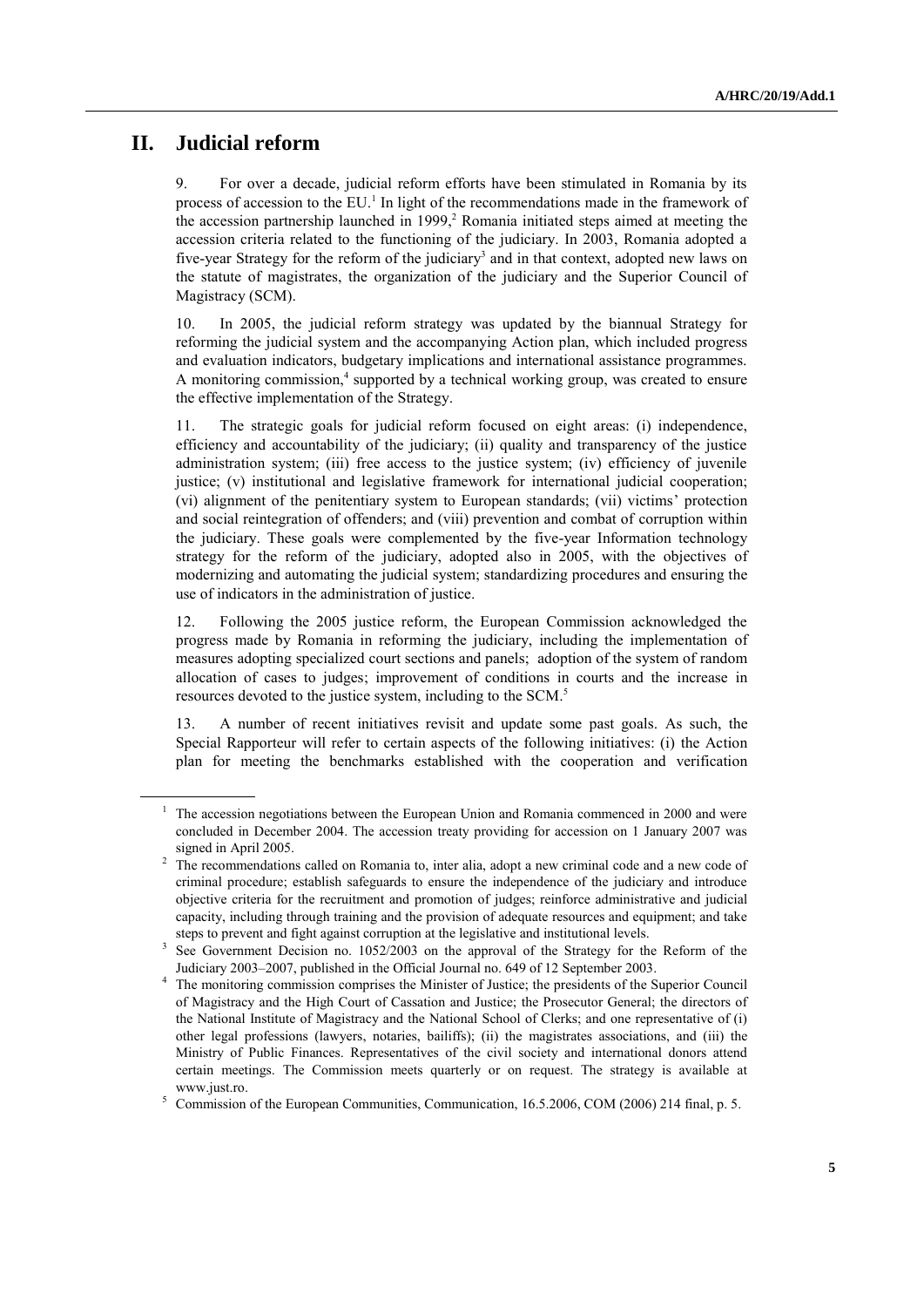mechanism of the European Commission; (ii) Law 202 of 2010 known as the "small reform;" and (iii) the Strategy for strengthening integrity within the judiciary.

### **A. Action plan for meeting the benchmarks established within the cooperation and verification mechanism of the European Commission**

14. At the time of Romania's accession to the EU (January 2007), the European Commission established the Co-operation and Verification Mechanism (CVM), a system to monitor progress made by Romania, after accession, on four benchmarks identified by the European Commission.<sup>6</sup> The benchmark directly related to judicial reform requires that Romania ensure a more transparent and efficient judicial process, notably by reporting and monitoring the impact of the new civil and criminal procedure codes, and enhancing the capacity and accountability of the SCM, which is the oversight body of the judiciary.<sup>7</sup>

15. Through biannual CVM progress reports, the European Commission determines the level of implementation of the benchmarks and makes recommendations to the Government.

16. Following a recommendation made in the European Commission report of 2007, the Government of Romania drafted an Action plan to implement measures to address each of the four benchmarks. The Action plan was developed under the coordination of the Ministry of Justice and agreed at the technical level and adopted by the Commission for monitoring the implementation of the Strategy for the reform of the judicial system (2005- 2007) as well as the implementation of the National anti-corruption strategy.

17. The Action plan, adopted in September 2007, prioritizes six areas for judicial reform: (i) adoption of new codes of civil and criminal procedure; (ii) unification of jurisprudence; (iii) strengthening the institutional capacity of the SCM and enhancing the accountability of its members; (iv) increasing the transparency of the administration of justice; (v) improving the human resources policy; (vi) enhancing the efficiency of the judiciary through improvement of the infrastructure and court management.

18. Each of these priority actions is accompanied by a set of activities, performance indicators and sources of verification. The sources of funding, together with the responsible institutions and the expected deadlines are also included in the Action plan. Under the Action plan, a Commission was set up to monitor the implementation of measures aimed at reforming the judiciary<sup>8</sup> and to propose measures to address shortcomings. The Commission meets on a quarterly basis and is assisted by a technical working group.

19. The Special Rapporteur welcomes the cooperation that the European Commission has provided to Romania with a view to strengthening its judicial system. In her view, the establishment of the CVM has contributed to a collaborative and focused approach in clearly-defined areas of judicial reform and the fight against corruption.

20. The Special Rapporteur expressed concern during her visit about the need to ensure a people-centred approach to the reform. Information provided suggested that the decision

<sup>6</sup> See European Commission, decision 2006/928/EC of 13 December 2006.

 $7$  The other three benchmarks are (i) establish an integrity agency with responsibilities for verifying assets; (ii) continue to conduct professional, non-partisan investigations into allegations of high-level corruption; and (iii) take further measures to prevent and fight corruption.

<sup>&</sup>lt;sup>8</sup> The Commission is chaired by the Minister of Justice and composed by the presidents of the Superior Council of Magistracy and the High Court of Cassation and Justice; the Prosecutor General; the Chief of the Department for European Affairs, and a representative of the Ministry of Economy and Finances.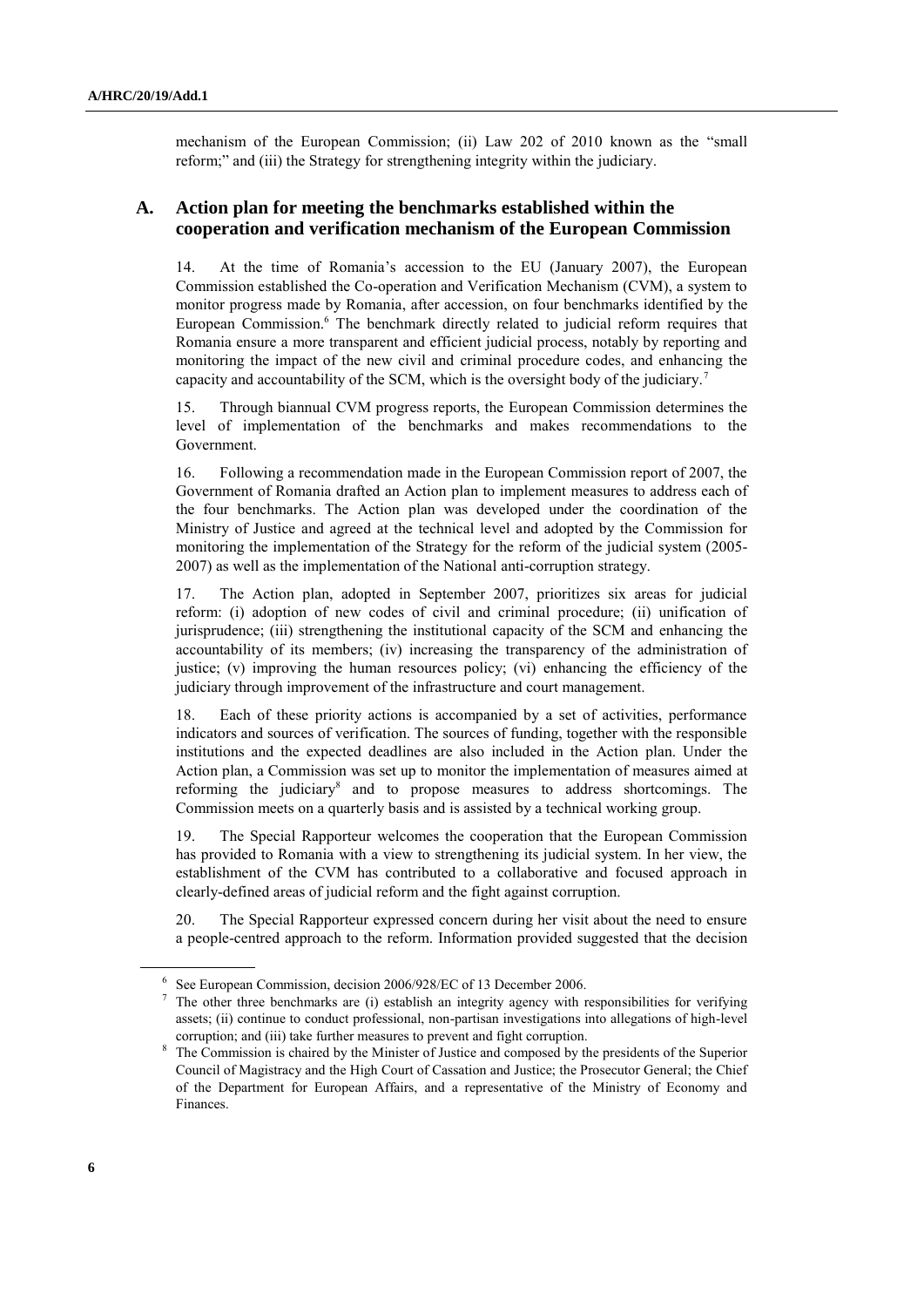to close a number of tribunals was mostly driven by budgetary and other considerations related to the productivity of the courts, particularly regarding the number of cases they dealt with. However, the possible impact of the closure of certain courts on the right to access to justice could have been considered further. While welcoming the elaboration of a series of impact studies by the Government of Romania relating to the different codes, she is of the opinion that the issue of perception of the reform by the general public and the different legal professions should have been addressed more broadly.

21. The Special Rapporteur also wishes to draw attention to information received indicating that, given the concomitant judicial reform efforts, legal professionals, notably judges, prosecutors and lawyers were experiencing difficulties associated with the rapid change in norms and procedures, some of which were compromising their ability to exercise their professional responsibilities in a truly independent manner, especially due to the lack of the necessary infrastructure and training. She takes note of the information received recently on the consultation and training measures undertaken in Romania in the context of the entry into force of the codes mentioned.

22. In the Special Rapporteur's view, such rapid change in norms and procedures requires a carefully designed plan for a transitional period. She welcomes the recent finalization of the Action plan for the implementation of the Code of Civil Procedure, the Criminal Code and the Code of Criminal Procedure, and hopes that its implementation will enable legal professionals to cope appropriately with the legislative changes to be introduced.

23. Furthermore, the Special Rapporteur wishes to draw attention to the need to closely monitor the impact of a number of the specific measures adopted to achieve certain objectives of the reform. She wishes to illustrate this concern by referring to sanctions to be imposed, under the new codes of civil and criminal procedure, on lawyers for not appearing either in courtrooms or at hearings when their schedules clash with hearings in different courtrooms. According to stakeholders, this is a common challenge due to the dearth of mechanisms to ensure coordination between lawyers, prosecutors and judges. She invites the Government of Romania, the SCM, the European Commission and other stakeholders to reflect on this issue with a view to finding possible avenues for adequate coordination in order to guarantee the right of fair trial in the context of the judicial reform, where the right to be judged by a competent, impartial and independent tribunal should be balanced with the right to defence.

#### **B. Law 202 of 2010 (the "small reform")**

24. In 2010, Romania adopted Law 202, known as the "small reform," with a view to embarking on a major reform that would introduce substantial changes to the legal framework governing civil and criminal law and procedure. The Law is Romania's response to the observations on judicial reform made in the context of the CVM, as well as to a number of cases before the European Court of Human Rights, which brought to the fore the need to take steps towards reducing the length of legal proceedings.<sup>9</sup>

25. Law 202 introduced a number of provisions in the future codes of civil and criminal procedure aimed at simplifying judicial proceedings and reducing their length, as well as the number of appeals for certain categories of cases. It also introduced the principle of

<sup>9</sup> See, inter alia, European Court of Human Rights, *Nicolau v. Romania* (application No.1295/02), judgment of 3 July 2006; *Stoianova and Nedelcu v. Romania* (application 77571/01), judgment of 4 November 2005.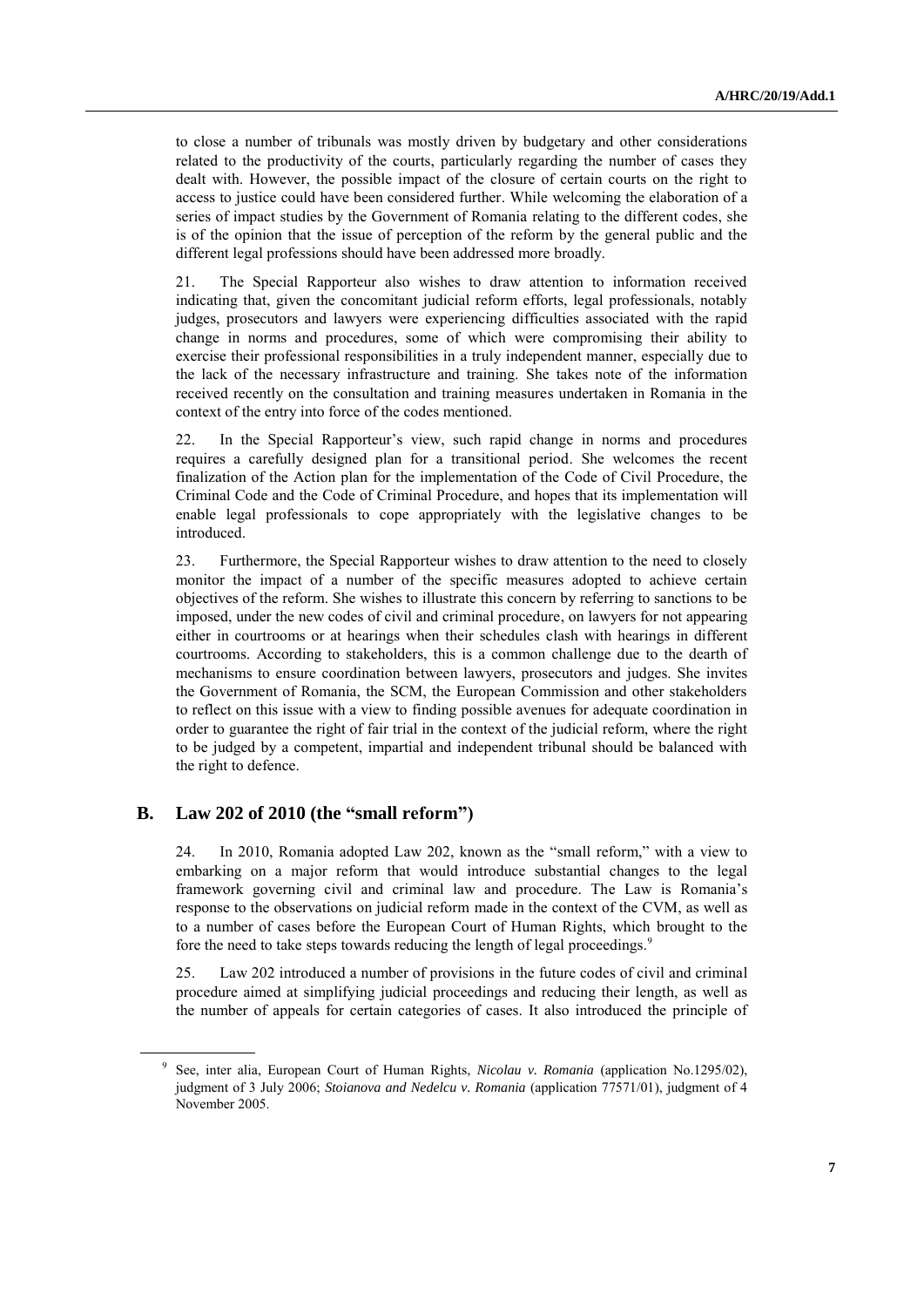opportunity, which provides for the possibility on the part of the prosecution not to pursue cases, for example, where existing evidence shows that further investigation is not warranted, and the possibility for the prosecution to take over reports submitted by the police.

26. During her visit, the Special Rapporteur was informed by the Ministry of Justice that in the past, the average time taken by the courts to decide cases was between 6 and 8 years and that this was reduced to a maximum of 6 months with the implementation of the measures introduced by the Law 202 of 2010. She was also informed that the forthcoming Code of Civil Procedure foresees the set-up of a mechanism enabling the parties to a case to complain of excessive length of legal proceedings.

27. The Special Rapporteur welcomes the efforts made by Romania to reduce the length of judicial proceedings. However, during the visit, she was concerned about the possible detrimental impact that some of these measures may have in the delivery of justice in Romania, in particular measures related to the qualification of delays in deciding cases as a disciplinary misconduct. She takes note of the provisions of the new law regarding the liability of magistrates, which qualify as disciplinary misconduct, repeated non-observance, due to imputable reasons, of the legal provisions to solve cases with celerity, as well as the repeated delays in carrying out work, due to imputable reasons. In the view of the Special Rapporteur, these provisions might add an excessive burden of pressure on the judges and possibly limit their capacity to examine cases in depth.

28. In this respect, the Special Rapporteur notes the concerns expressed by various stakeholders about the reform moving forward too quickly, in the sense that, more steps should have been taken so as to ensure an appropriate impact of the four new codes in the Romanian context. This appears to be a valid concern in the light of the impact of previous legal and judicial reform initiatives in Romania, described by the European Court of Human Rights in a judgement under its pilot judgement procedure, which highlighted a number of challenges, including the undermining of the practice of the domestic courts by the absence of a stable legislative framework, resulting in the lack of a uniform interpretation and application of the law; the lack of predictability of judicial decisions and the lack of acceptability of judicial decision-making.

29. The Special Rapporteur has noted information published by the Government indicating that the SCM undertook a perception survey among the judiciary on the impact of the small reform in Romania, which showed that 62.5 per cent of prosecutors and 75 per cent of judges considered, in 2010, that legislative changes were positive, while only 12.5 per cent of prosecutors and 18.75 per cent of judges considered those changes as negative. This shows the engagement of judges and prosecutors with the judicial reform and how they want to and can contribute to it.

30. The Special Rapporteur has also noted various independent assessment studies undertaken by the Ministry of Justice to analyse both the efficiency of the judicial system through the ongoing functional review of the judiciary, as well as the impact of the forthcoming main codes. She welcomes the objectives of the impact studies on the codes which were also aimed at determining the most suitable dates for the entry into force of three of the codes, namely, the Criminal Code (Law 286/2009); the Code of Criminal Procedure (Law 134 of 2010) and the Code of Civil Procedure (Law 485/2010).

31. The Special Rapporteur also welcomes the information gathered through perception surveys and wishes to draw the attention of the SCM and the Government of Romania, in general, to a number of concerns related to the small reform, that were raised during her visit by a number of interlocutors, including judges, prosecutors and lawyers. These concern the need to ensure that measures taken to speed up legal proceedings are not detrimental to certain courts within the judicial system and that they do not place an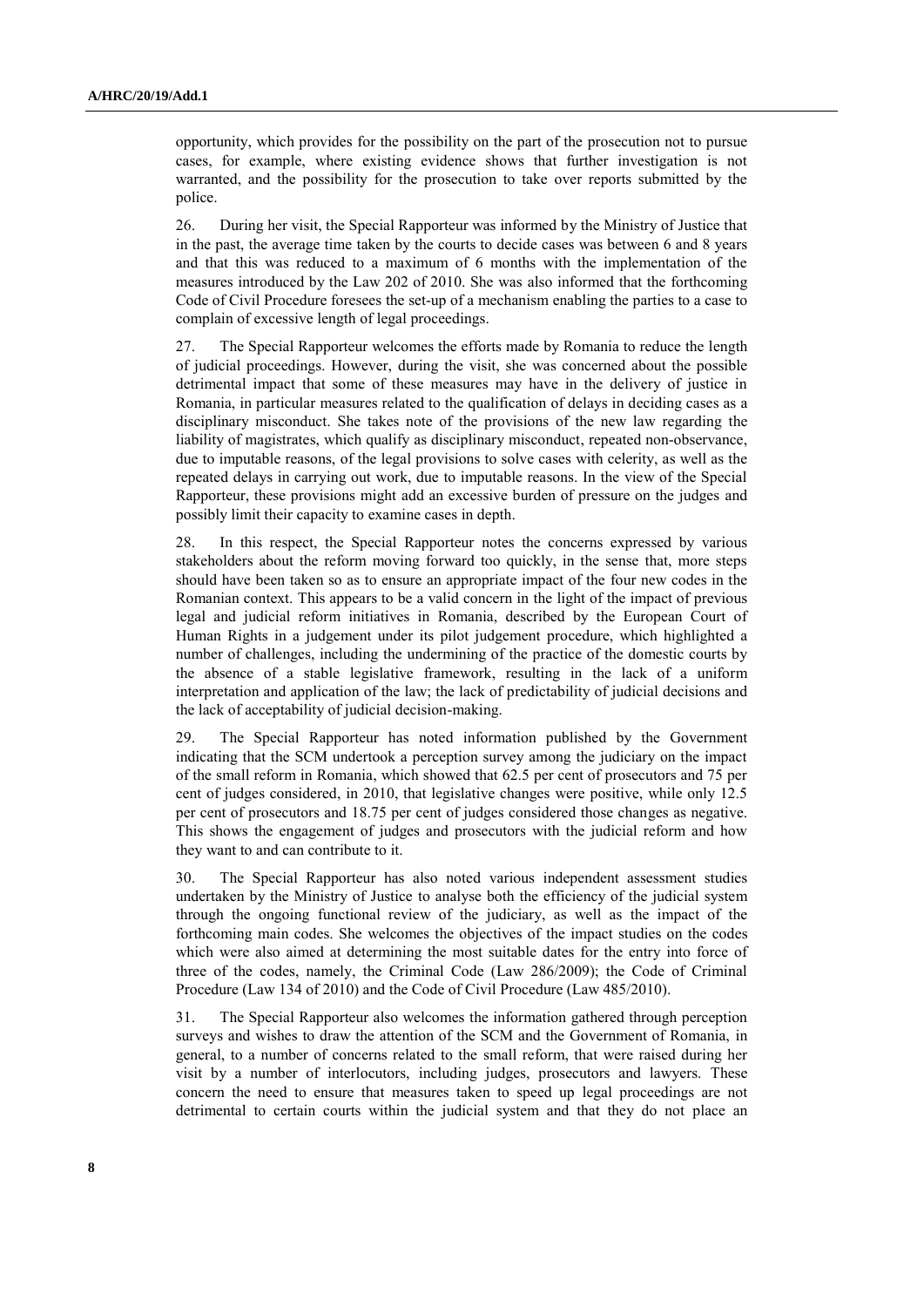excessive burden of pressure on prosecutors and judges. Numerous stakeholders highlighted that congestion continues in the courts and, with the reform, has been transferred from the tribunals to the courts of appeal.

32. In line with some of the structural factors aforementioned, the Special Rapporteur reiterates the invitation to the SCM to undertake, in close consultation with the judiciary and in all regions of the country and at all levels, a mapping exercise of the current needs of the judiciary and the possible way to address them in the reform as an internal monitoring system, including an assessment of needs in terms of infrastructure, personnel and budget, for the effective implementation of the new codes, with a view to contributing to build a solid and truly independent judiciary in Romania. She also invited the Executive and the legislature to give serious consideration to such a mapping exercise and assessment of the judicial reform process and its impact in Romania. The Special Rapporteur wishes to draw attention to the impact that consistent evaluation, analysis and feedback can have when implementing new legislation and assessing its effectiveness, not only in the short term, but over long periods of time.

### **C. Strategy for strengthening integrity within the judiciary (2011-2016)**

33. In March 2011, the plenum of the SCM decided to draft a strategy to strengthen integrity in the judiciary as a follow-up to recommendations made to the Government of Romania, inter alia, in the framework of the CVM, as well as in the assessment report on the implementation of the 2005-2007 National anti-corruption strategy and the Strategy on fighting corruption in vulnerable sectors and local public administration (2008-2010) in Romania,<sup>10</sup> published in April 2011, which was shared with the Special Rapporteur by the National Integrity Agency (ANI).<sup>11</sup>

34. A first draft of the strategy was made public in July 2011, after the Special Rapporteur's visit. The strategy was adopted in November 2011, following consultations with courts and prosecution offices, as well as civil society and other relevant actors, and after considering observations formulated by the Ministry of Justice and the National Anticorruption Directorate.

35. The strategy aims to prevent and combat the lack of integrity within the judiciary and accordingly, seeks to uphold the rule of law and ensure consistency and cooperation in matters related to judicial integrity. It addresses both the integrity of the judiciary as a system, and the individual integrity of the members of the judiciary, and builds on prior strategies, including the Information technology strategy for the reform of the judiciary (2005-2009). The strategy includes a set of objectives and priority actions aimed at ensuring its effective implementation.

36. The SCM is the main body responsible for coordinating the implementation of the strategy and its action plan. The SCM is also in charge of monitoring and evaluating the strategy, including through its participation in the debates of the Platform of independent

<sup>&</sup>lt;sup>10</sup> The assessment report was prepared by independent experts with the assistance of the United Nations Development Programme (UNDP) and the support of the Ministry of Justice and relevant stakeholders in Romania. During her visit, the Special Rapporteur was informed by ANI that the report was approved in April 2011 by the Ministry of Justice of Romania.

<sup>&</sup>lt;sup>11</sup> The National Integrity Agency (ANI), established by Law 144/2007, is an independent body with legal personality, created to remedy shortcomings in the monitoring of conflicts of interest and public officials assets. ANI is not a law enforcement agency; it functions as a specialized control body with administrative investigation functions.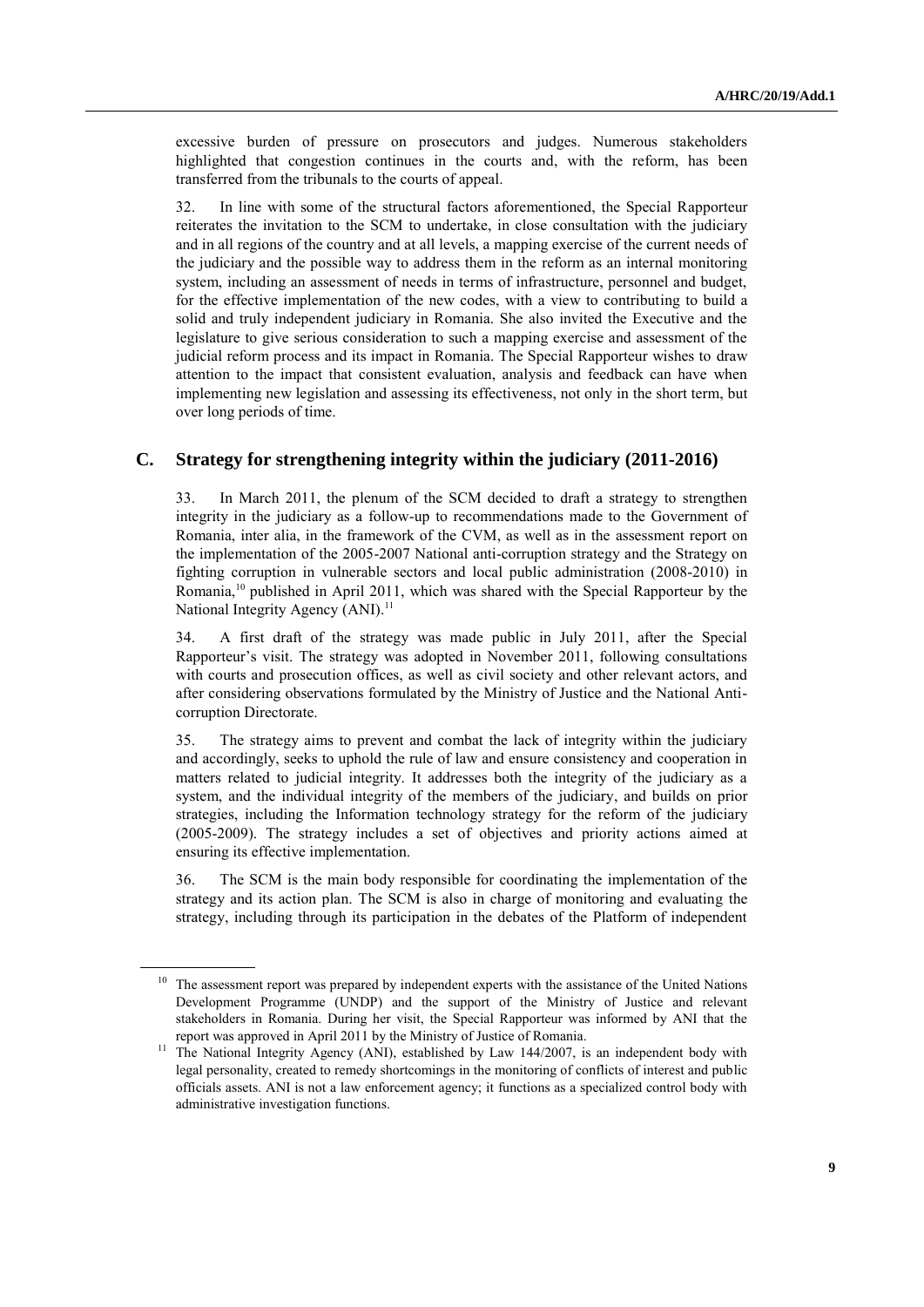institutions and anti-corruption agencies, coordination of meetings organized by the Ministry of Justice and the undertaking of "trans-sectoral theme evaluation missions."

37. The Special Rapporteur welcomes this initiative on the part of the SCM in fulfilment of its mandate and calls on the Government as well as the judiciary to accord all cooperation to the SCM so that the strategy is implemented effectively. Furthermore, she wishes to draw the attention of the SCM to the recommendations made in connection with judicial integrity by the CVM in its second report of 2011 on progress made by Romania, as well as the recommendations made in this regard in the assessment report on the implementation of the 2005-2007 National anti-corruption strategy and the Strategy on fighting corruption in vulnerable sectors and local public administration (2008-2010) in Romania.

## **III. Independence of the judiciary**

38. The institution of the judiciary in Romania is comprised of courts and public prosecution offices, which are attached to the courts of law. The principle of an independent judiciary is recognized in article 124 of the Constitution of Romania,<sup>12</sup> which also recognizes that justice is to be rendered in the name of the law, and with due respect for the principles of impartiality and equality.<sup>13</sup>

#### **A. Structural challenges**

39. The Special Rapporteur received information on a number of challenges that may affect the delivery of justice in Romania.

40. Judges, and other stakeholders informed the Special Rapporteur that cases are filed at a rate considered far in excess of what judges in the jurisdiction of the courts can dispose of within reasonable time, and that this is exacerbated by the fast pace of legislative change. Stakeholders also reported that some of the measures expected to reduce the length of judicial proceedings have in fact placed an additional burden of pressure on judges, who, out of their fear of being sanctioned for delays in judicial decisions, are attempting to decide cases at a rate that does not allow a thorough analysis of the issues at stake.

41. In the Special Rapporteur's view, these factors may hamper the predictability of judicial decisions, uniform interpretation and application of the law and the overall quality of the system of administration of justice in Romania. Accordingly, she wishes to draw attention to the fact that not only the exercise of the profession of judge, but also the predictability and quality of judicial decisions are affected if the law lacks coherence or the legal framework is instable, for example, due to the excessive proliferation of laws and lack of an adequate implementation plan for the legislation.

42. Accordingly, the Special Rapporteur shares the findings of the latest CVM report that urgent measures are needed in this respect, including adequate training for judges, prosecutors and lawyers; reorganization of the court system, in order to balance the workload among different courts; and the necessary recruitment of judicial professionals.<sup>14</sup>

<sup>&</sup>lt;sup>12</sup> Constitution of Romania, art. 124, para. 3.

<sup>13</sup> Ibid., art. 124, para. 2.

<sup>&</sup>lt;sup>14</sup> European Commission, Interim report to the European Parliament and the Council on Progress in Romania under the Co-operation and Verification Mechanism, 8.2.2012, COM (2012) 56 final.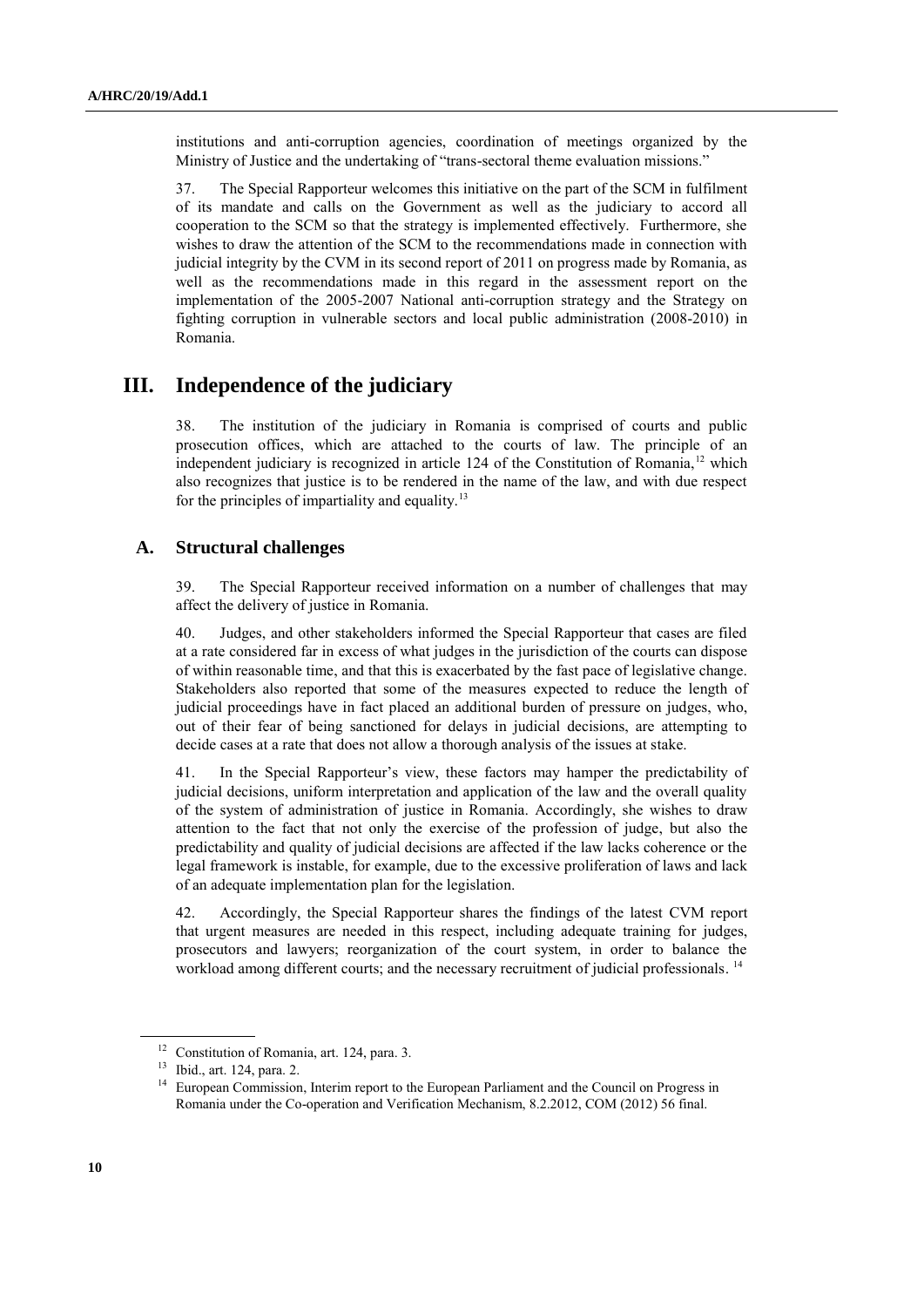43. In this regard, she recalls that the discretion of judges to interpret and apply the law finds its limit in the law itself. In her view, making judicial decisions rendered by the High Court of Cassation and Justice and the Court of Appeals public can be an important guide for the interpretation of the law by the courts in order to keep the discretion of judges within acceptable boundaries. This may also guide prosecutors and lawyers in their activities, foster a better understanding of the law by the general public and ultimately contribute to strengthening the independence of the judicial decision-making process and the rule of law.

44. The Special Rapporteur also wishes to stress the importance of ensuring that courts are adequately resourced so that they are able to function properly and uphold the principles of independence, impartiality, integrity, propriety, equality, competence and diligence. In her view, challenges relating to the infrastructure of the courts, such as inadequate office space and insufficient venues for hearings, including at the level of the High Court of Cassation and Justice (HCCJ), seriously hamper the independence of judges and prosecutors, and exert a detrimental influence on the performance of their tasks. During her meeting with the HCCJ, the Special Rapporteur was able to assess the precarious working conditions relating to the structure of the building in which it is housed. She was informed that the HCCJ was moved to the current building as a provisional measure while the original building was being refurbished. However, after the refurbishment had been completed, the building was not given back to the HCCJ. The Special Rapporteur notes the information received that the HCCJ was given an additional building in November 2011, and hopes that this development will contribute to the smooth and independent functioning of the Court.

45. In this regard, she recalls that the Basic Principles on the Independence of the Judiciary<sup>15</sup> recognize that it is the duty of each Member State to provide adequate resources to enable the judiciary to properly perform its functions, including adequate workspace. In this respect, the Special Rapporteur wishes to draw attention to the importance of having well-maintained court facilities that are adequately equipped with desks, chairs and office supplies. Court facilities should also be equipped to allow access and movement by persons with disabilities. The Special Rapporteur received information on the total value of investments in the infrastructure of the Romanian judiciary since 2007, and encourages the Government to further pursue the goal of improving it.

46. The Special Rapporteur welcomes the steps taken by Romania to ensure the random assignment of court cases and to modernize and automate the judiciary and the justice sector in Romania, in general. In her view, such efforts are crucial for the consolidation of an objective and impartial system that ensures the fair and equitable distribution of cases among the judges in each court. However, she wishes to draw the attention of the Government and the SCM to allegations indicating that the current automated programme that facilitates random assignment of cases to judges leaves room for manipulation. She calls on the Government to take these allegations seriously and to undertake a thorough and independent investigation into the matter, as well as to take all necessary steps, in accordance with the findings of the investigation, to improve the integrity of the system.

47. The Special Rapporteur also welcomes efforts made to ensure the smooth flow of information among the institutions of the justice chain, including rapid access to legislation, jurisprudence and information regarding the trials by the personnel of the courts and prosecution offices. She has taken note of the publication of Court of Appeal judgements

<sup>&</sup>lt;sup>15</sup> Adopted by the Seventh United Nations Congress on the Prevention of Crime and the Treatment of Offenders, Milan, Italy, 26 August-6 September 1985.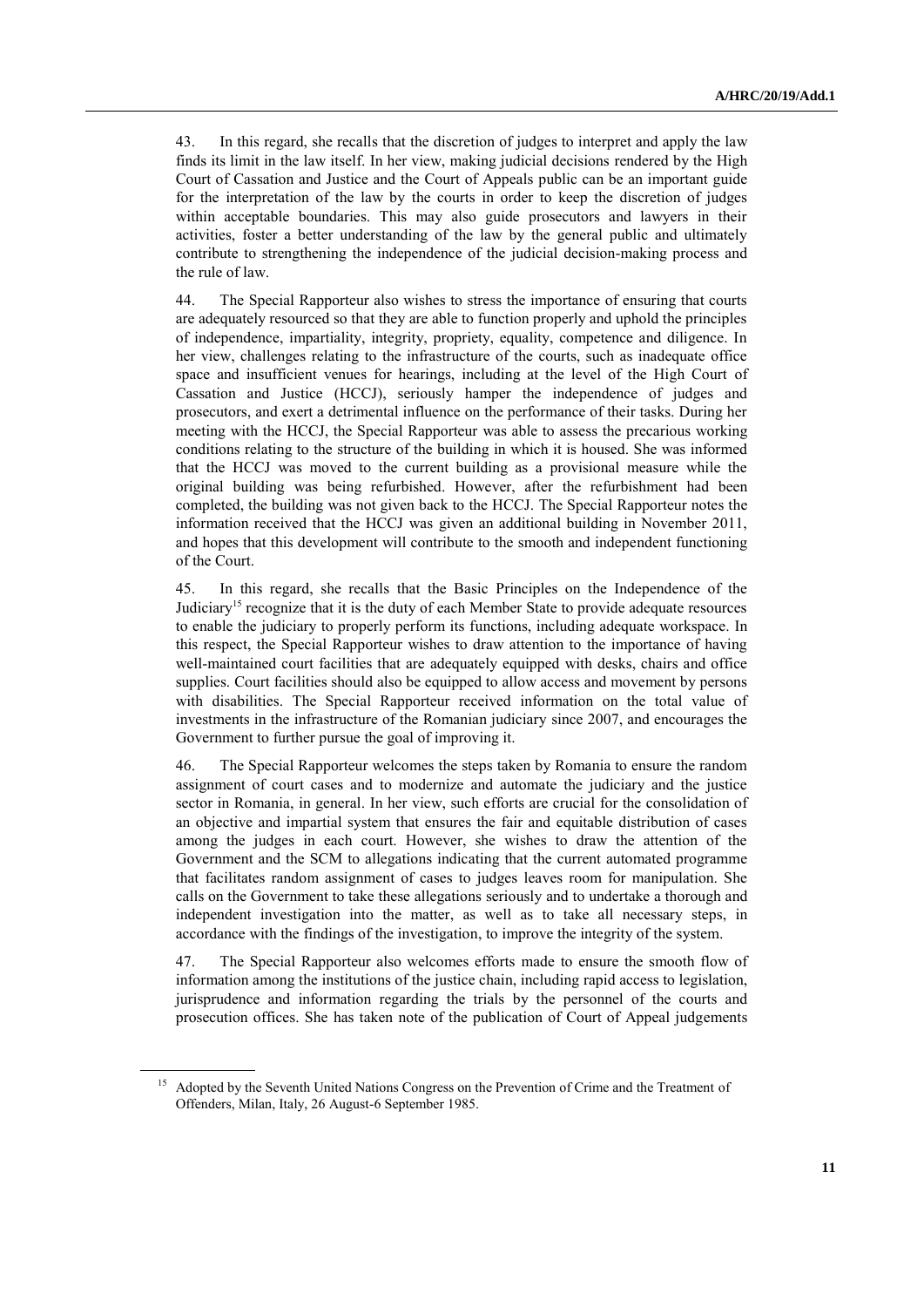from 2008, 2009 and 2010 in different platforms.<sup>16</sup> In this regard, she encourages the Ministry of Justice and the judiciary to ensure that the full jurisprudence of the courts is published in a user-friendly and easily searchable database.

48. The Special Rapporteur also commends the Government for the priority given to the establishment and further improvement of various software programmes available for the daily activities of the judiciary and, in particular, the electronic court register information system (ECRIS).<sup>17</sup> In this regard, she wishes to draw attention to information received indicating that a number of challenges remain to ensuring a unified case law system and that the ECRIS programme has a functional judicial statistical modulus, as it has been reported that the improper correlation of the initial statistical index with the legislation in force is yet to be addressed.

### **B. Administration and oversight of the judiciary**

49. The Superior Council of Magistracy (SCM) is the guarantor of the independence of the judiciary, in accordance with the Constitution of Romania. It appoints, promotes, demotes and dismisses judges and prosecutors, and performs the role of disciplinary council for judges and prosecutors to ensure their accountability.

50. Out of the 19 members of the SCM, 14 are directly elected by the magistrates and validated by the Senate, including 9 belonging to the section of judges, and 5 to the section of prosecutors. The Minister of Justice, the President of the High Court of Cassation and Justice and the General Public Prosecutor are also members.<sup>18</sup> The other two members are civil society representatives elected by the Senate. The President of the SCM is elected by the members of the SCM's Council and selected from among the elected magistrates for a non-renewable term of one year. In this regard, the Special Rapporteur would like to highlight that the majority composition of judges and prosecutors in the SCM is a safeguard for the independence of the judiciary.

51. Concerns were raised by civil society representatives regarding the transparency, efficiency and fairness of procedures by the SCM. Some major challenges identified by stakeholders included the need to: (i) create effective procedures for addressing potential conflicts of interest among its members; (ii) identify and discipline misconduct consistently; and (iii) address the practice of assigning judges and prosecutors to nonjudicial positions within the judiciary and appointing them to various Government agencies, thereby depleting the already understaffed courts and prosecution offices.

52. The Special Rapporteur recalls the importance of the role of the SCM, which should carry out its functions properly and independently, avoiding politicization or excessive solidarity with its fellow judges, as it should act as a disciplinary body and take measures to improve the administration of justice and promote the independence of the judiciary. She invites the SCM, together with the judiciary, to help the Government of Romania to uphold the rule of law, particularly in all its efforts to combat corruption and organized crime. In this respect, the Special Rapporteur welcomes the information that the acceleration of highlevel corruption trials by the High Court of Cassation and Justice seems to have circumvented the risk of these cases reaching the prescription period. <sup>19</sup> However, some

See for example, Jurindex at http://www.jurispudenta.org.

<sup>&</sup>lt;sup>17</sup> ECRIS, introduced in 1997, is the application used by the Romanian courts for their unified system of jurisprudence.

<sup>&</sup>lt;sup>18</sup> Constitution of Romania, art. 133.

European Commission, Interim report to the European Parliament and the Council, on Progress in Romania under the Co-operation and Verification Mechanism, 8.2.2012, COM (2012) 56 final, p. 1.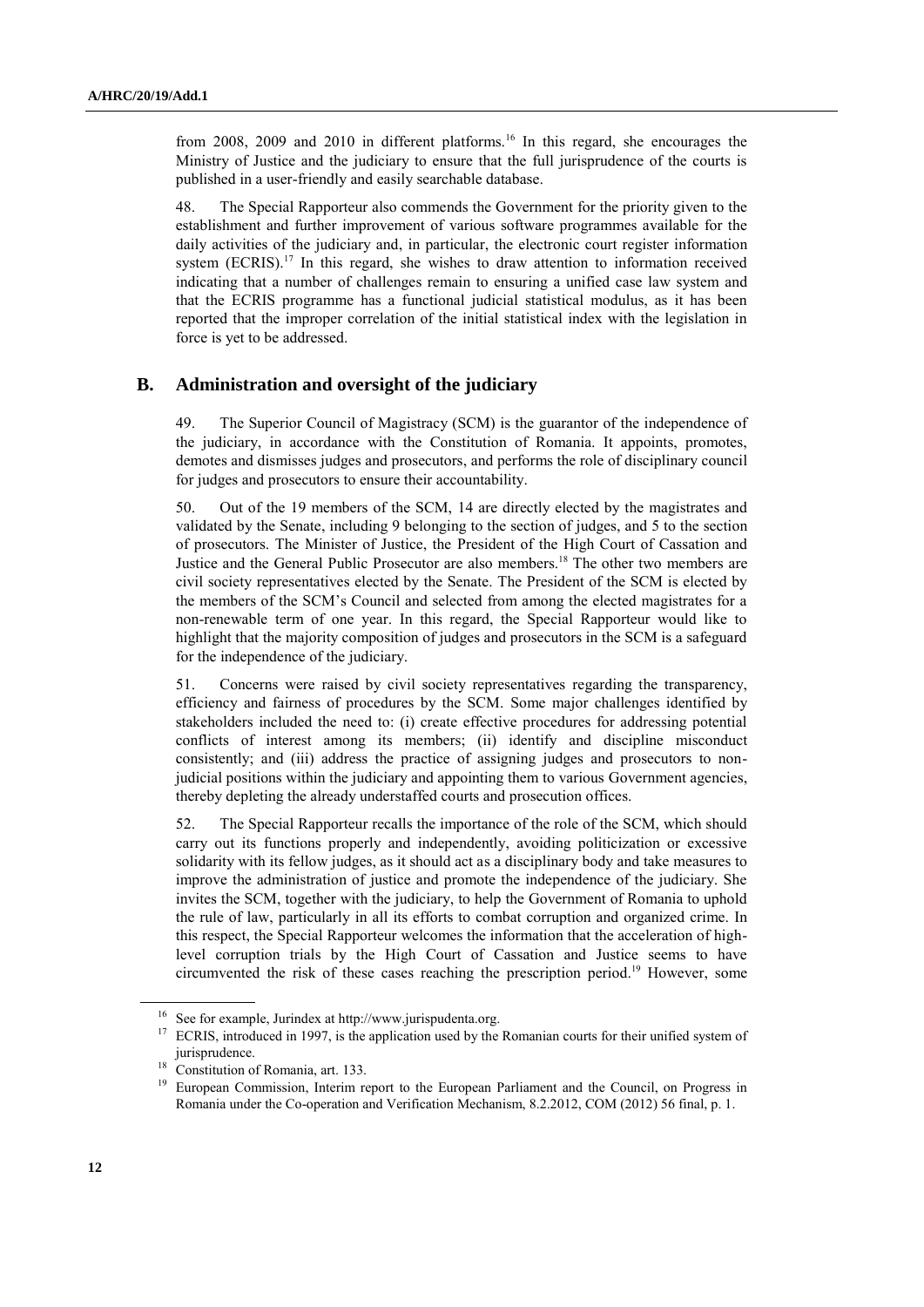recent investigations involving senior magistrates have cast doubts, including in the public opinion, about the SCM's resolve to ensure accountability within the judiciary. The Special Rapporteur also calls on the Government to undertake efforts to identify ways and means to eliminate undue political and external influence on the SCM, as this was a frequently reported concern of various stakeholders.

53. In this regard, the Special Rapporteur welcomes the efforts undertaken to increase the credibility of the SCM, including the decision of the Constitutional Court to invalidate the re-election of some members of the SCM, in accordance with applicable law.<sup>20</sup> In response to concerns raised regarding the need to find an adequate balance between magistrates' immunity and their accountability, a draft law to amend Law 303/2004 on the statute of judges and prosecutors and Law 317/2004 on the SCM was initiated by the Government in 2010. According to information received, this draft law on magistrates' liability was approved by Parliament on 15 December 2011 and deemed fully constitutional by the Constitutional Court. The Special Rapporteur stresses the importance of ensuring the appropriate safeguards for the immunity of magistrates, which requires the establishment of objective criteria for the assessment of misconduct (art. 99) by the SCM, especially in order to avoid improper or undue use of disciplinary proceedings and sanctions (art. 100).

54. In this regard, the Special Rapporteur highlights the importance of avoiding the misuse of disciplinary proceedings against judges and prosecutors as a mechanism for imposing improper influence on them and undermining their independence and impartiality. She notes in this respect the novelties contained in the new law on magistrates' liability, and stresses that the law must give detailed guidance on the seriousness of the infraction and the type of disciplinary measure applicable in the case in question. In this context, she reiterates that judges should not be removed from office because of errors in judicial decisions or because their decisions have been overturned on appeal or review by a higher court (see A/HRC/11/41, paras. 57-58).

55. The Special Rapporteur further invites the SCM to contribute to the implementation of the recommendations made to Romania by the EU through the cooperation and verification mechanism.

### **C. Judicial budget**

56. The Ministry of Justice in Romania manages its own budget as well as the budget of the courts, while the HCCJ, the SCM and the Public Ministry manage their own budgets.

57. The Special Rapporteur has noted information publicized by the Government subsequent to her visit to Romania, indicating that the advantages and disadvantages of the transfers of budget allocated to the justice sector by the Ministry of Justice have been the object of surveys involving foreign experts and that the presidents of the courts participate in the drafting of the judicial budget and have the prerogative to take decisions on its expenditure.

58. The Special Rapporteur has also noted the Government's position that the management of the judiciary be diversified so that management of the courts is undertaken by court managers; management of trials is undertaken by the presidents of the court and

<sup>&</sup>lt;sup>20</sup> In December 2010, the Senate validated the election of 11 members to the SCM, of whom, four were re-elected, even though the law prohibits re-election, and two members (representing civil society) were deemed to have conflicts of interest. This was challenged in the Constitutional Court, which decided in January 2011 to invalidate the elections of some members.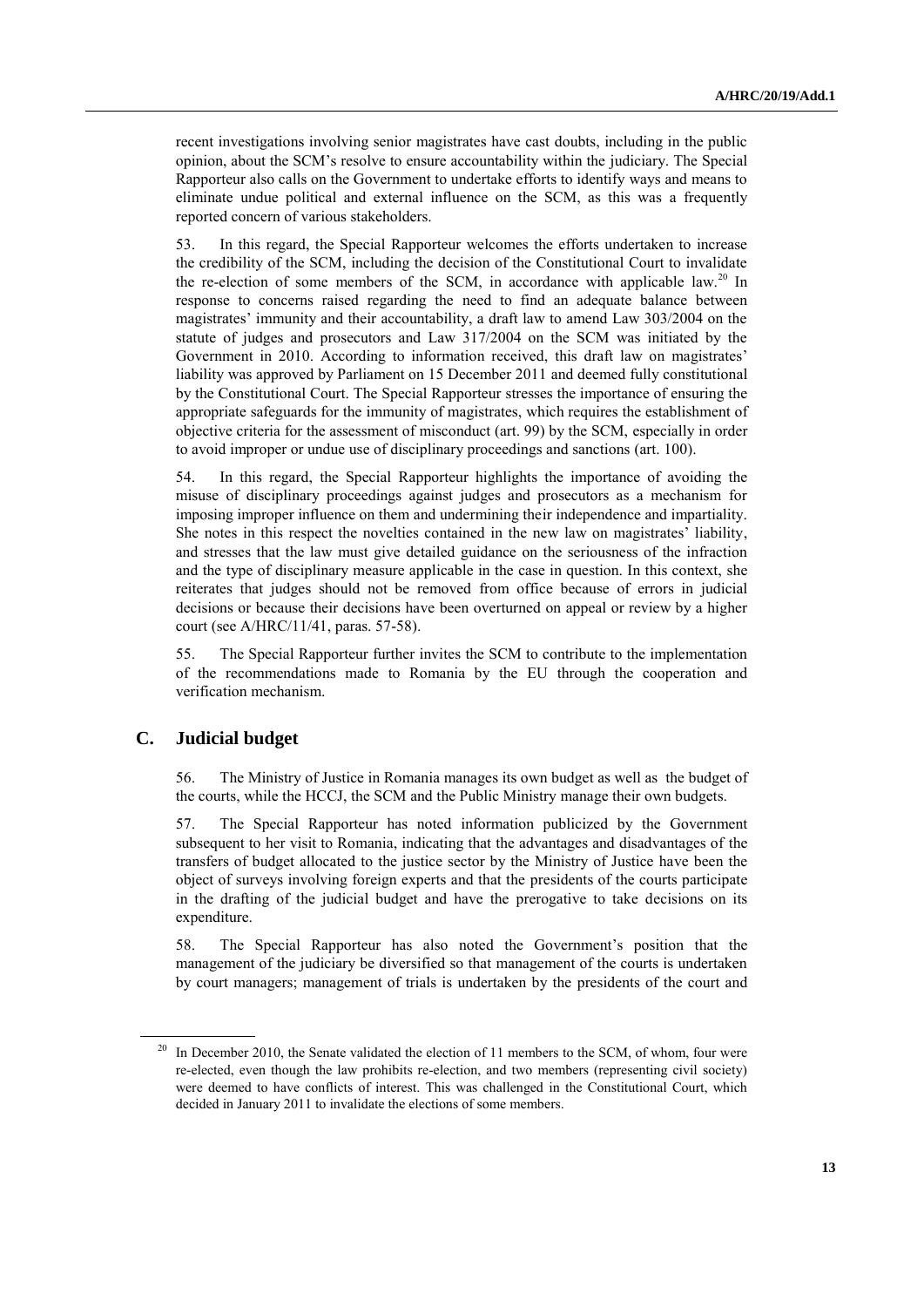management of the budget is undertaken by the Executive following professional and functional skills within the Government.

59. During her visit, the Special Rapporteur was informed of concerns regarding the institutional independence of the judiciary, particularly with regard to its de facto financial dependency on the Executive branch of Government. In her view, effective control of the budget of the judiciary by the Ministry of Justice is a factor that may hamper the independence of the judicial system.

60. Furthermore, the Special Rapporteur is of the view that entrusting the administration of its funds and assets directly to the judiciary or to an independent body responsible for the judiciary may reinforce the judiciary's independence and help to prevent financial dependency as well as avoid tensions between the judicial and other branches of power.

### **IV. Prosecution service**

61. The Romanian Prosecution Service, known as the Public Ministry, represents the interests of society, defends the rule of law and the rights and freedoms of citizens, and performs the accusatorial function on behalf of the State in criminal law cases.<sup>21</sup>

62. Pursuant to the Romanian Constitution, the Prosecutor's Office is attached to the High Court of Cassation and Justice and, together with all prosecutors of the country, is under the authority of the Minister of Justice. Such authority, according to the Government, is not hierarchical but administrative, as the prosecution service is considered independent in its relations with the Executive, the courts and other public authorities.

63. The Prosecutor General<sup>22</sup> leads the Prosecutor's Office, and discharges its powers through public prosecutors, constituted into public prosecution offices.<sup>23</sup>

64. Public prosecutors are expected to carry out their duties in accordance with the principles of legality, impartiality and hierarchical control. In this regard, the Special Rapporteur is concerned about the recent powers granted to the Prosecutor General to reassign investigations to another prosecution office of the same level without an explicit requirement by the law to motivate such a reasoning. She wishes to draw attention to the need to ensure that such powers are exercised in conformity with the United Nations Guidelines on the role of prosecutors, and the relevant guarantees that should exist in societies governed by the rule of law.

65. The Public Ministry's structure consists of 16 prosecution offices attached to courts of appeal, 42 prosecution offices attached to tribunals and 182 prosecution offices attached to courts of first instance. There are also six military prosecution offices. The National Anticorruption Directorate and the Directorate for the Investigation of Organized Crimes and Terrorism are attached to the Prosecutor's Office. The Special Rapporteur encourages the Government of Romania to redouble its efforts to strengthen the capacity of the prosecution service, as information received indicates that it is understaffed.

66. The National Institute of the Magistracy undertakes the initial recruitment and professional training required to become a prosecutor. Prosecutors are recruited by

<sup>21</sup> Constitution of Romania, art. 131, para. 1

<sup>&</sup>lt;sup>22</sup> The Prosecutor General is appointed by the President of Romania, based on a proposal by the Minister of Justice and with the assent of the Superior Council of the Magistracy, for a three-year mandate, renewable once.

<sup>&</sup>lt;sup>23</sup> Constitution of Romania, art. 131, para. 2. See also Law 303 of 2004 on the status of magistrates and Law 304 of 2004 on judicial organization.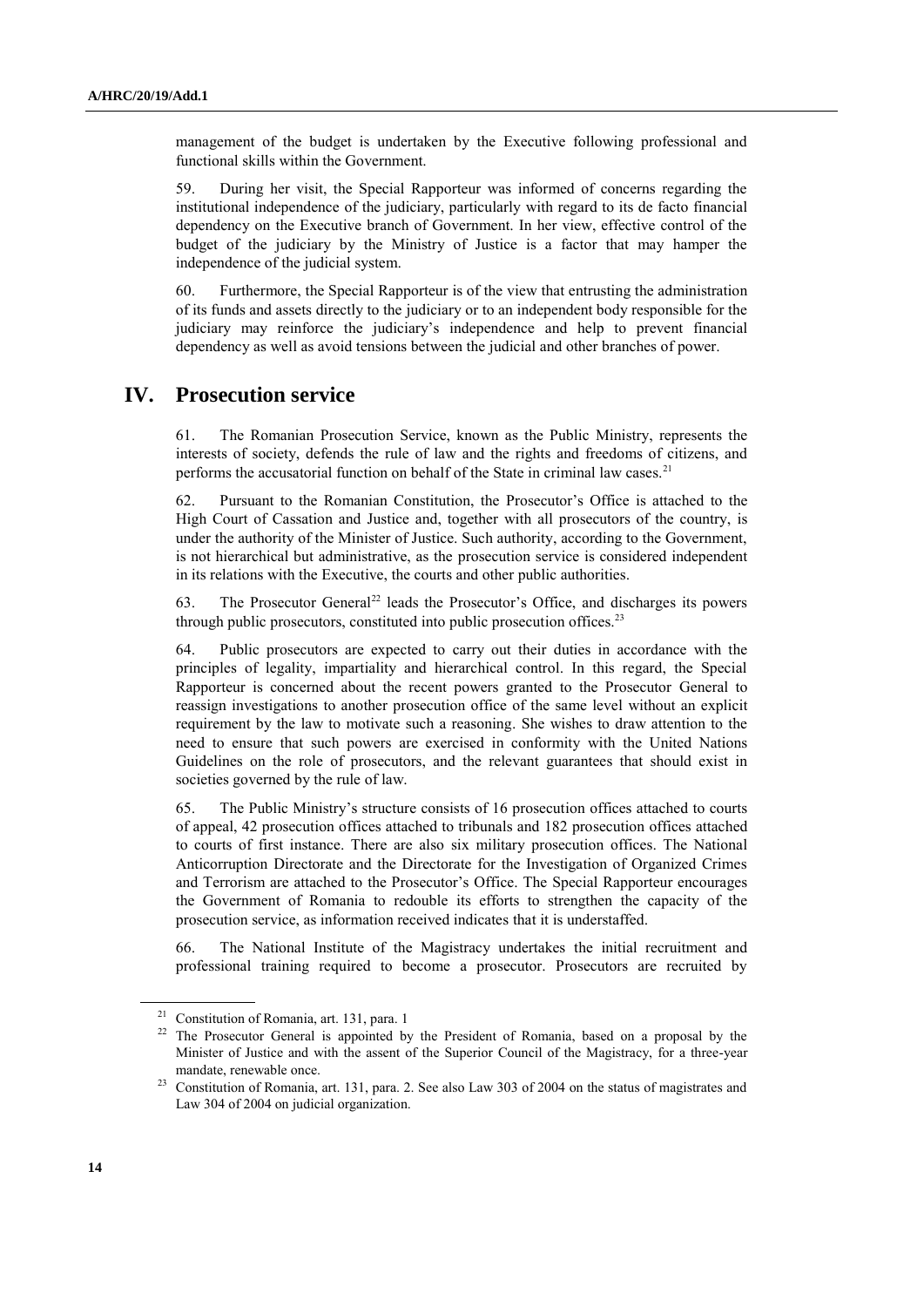competition, based on their professional competence, skills and good reputation. However, allegations of politically-motivated appointments were made by stakeholders. In this regard, the Special Rapporteur calls on the Government and the respective anti-corruption entities in Romania to look into these allegations.

## **V. Other aspects of the administration of justice**

#### **A. Access to justice**

67. In the course of her visit, the Special Rapporteur obtained information through individual interviews, indicating serious challenges in access to justice by victims of domestic violence and human trafficking, as well as persons of Roma origin.

68. In the light of the foregoing, the Special Rapporteur draws the attention of the Government of Romania to some of the recommendations in her 2011 reports to Human Rights Council (A/HRC/17/30) and the General Assembly (A/66/289). In particular, it is important to challenge the traditional notions of judging and judicial authority and to encourage the representation of women at the top level of the judiciary. At the same time, men have the opportunity to play a crucial role, as judges, prosecutors or lawyers, in making the criminal justice system more accessible to women, and therefore more equal. In this respect, she notes the information provided by the Government that at the end of 2010, 72 per cent of the judges in Romania were women.

69. The Special Rapporteur also recommends that gender expertise be promoted, valued and integrated in all types of legal training and capacity-building for the judiciary and members of the legal profession.

70. She further invites the Government of Romania to consider conducting a mapping exercise to identify barriers to women's access to justice, as victims, witnesses or offenders, and to take all necessary steps to address gender-based discrimination within the administration of justice, particularly regarding the criminal justice system, at all stages of the criminal law chain.

### **B. Legal aid**

71. Legal aid is provided in Romania for both criminal and civil cases. For civil cases, legal aid is provided ex-officio, as stipulated by law.<sup>24</sup> The Government has indicated that the legal aid system was established in compliance with Directive 2003/8/EC of the Council of European Union to improve access to justice in cross-border civil cases by establishing common minimum rules relating to legal aid for such disputes.

72. Legal aid is primarily granted on the basis of financial needs in accordance with established criteria, including demonstrated low-income earners (below the threshold stipulated by law, i.e., approximately 200 EUR) and within a certain limit imposed by the financial context (i.e., up to approximately 1400 EUR per year). Public legal aid is provided in the following forms: counselling; amount of the fee of the legal expert, translator or interpreter; amount of the fee of the bailiff; judicial taxes and/or bails prescribed by the law, including taxes and bails required at the forced execution stage.

<sup>&</sup>lt;sup>24</sup> See Emergency Ordinance No. 51 of 21 April 2008 on Public legal aid in civil matters.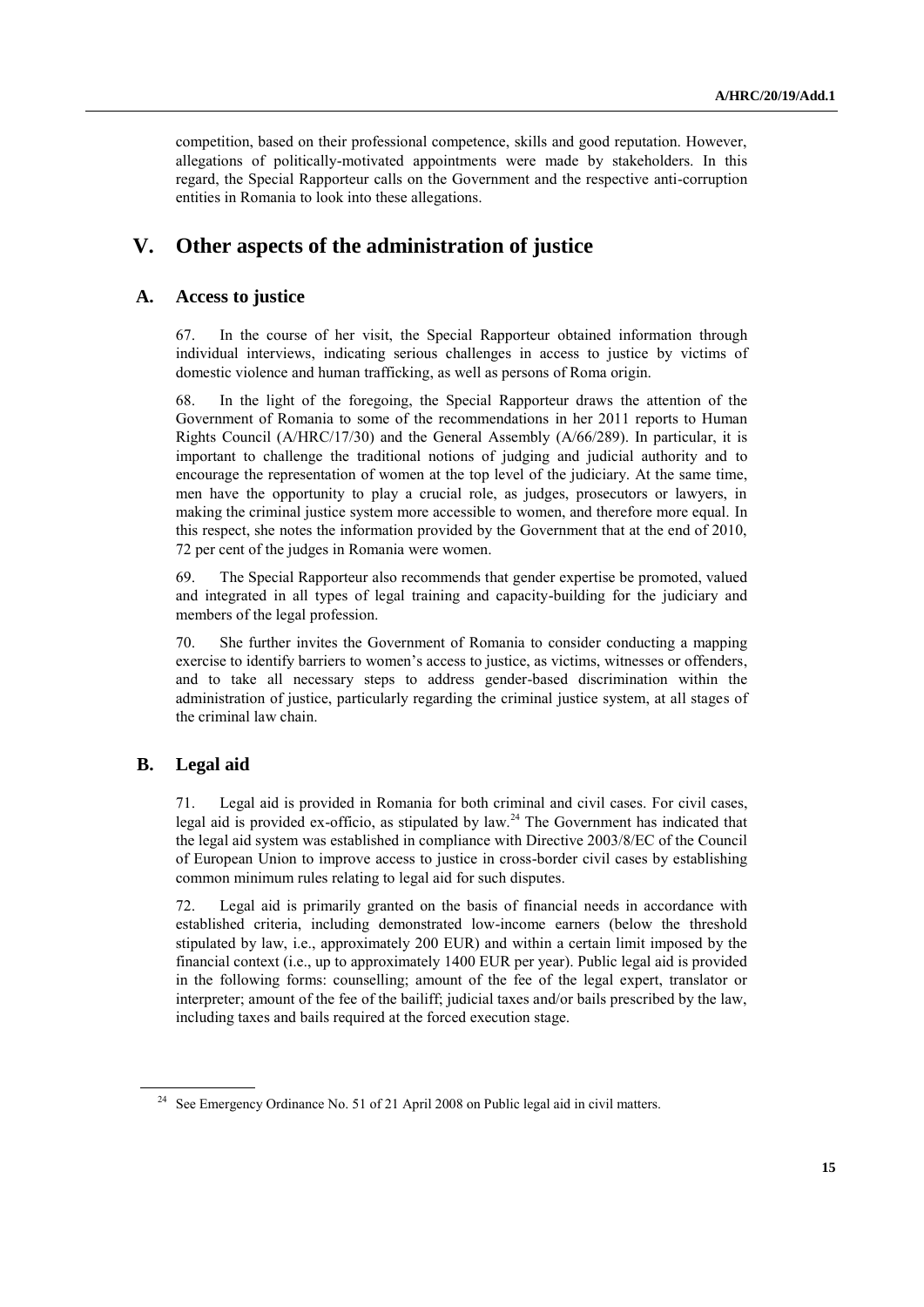73. Asylum seekers are entitled to receive legal assistance and advice from NGO legal counsellors, lawyers hired by themselves (or paid through programmes funded by United Nations High Commissioner for Refugees (UNHCR) and the national European Refugee Fund) or, at the judicial stage of the procedure, they may request to be represented free of charge by ex officio lawyers. The courts usually grant requests for free legal assistance, and ex officio lawyers are appointed by the bar associations. It was reported that although NGO partners have made efforts to train these lawyers, the quality of free and, in some cases, paid legal representation still remains poor, due to lack of specialization in the field of refugee law.

74. The law also provides for extrajudicial aid in the form of counselling; drafting requests, petitions, and notifications; undertaking similar legal proceedings when addressing authorities or public institutions other than judicial ones or institutions with jurisdictional powers. For criminal cases, parties have the right to have a defence counsel, as stipulated in the Code of Criminal Procedure.

75. Most of the "users" of the judiciary who met with the Special Rapporteur highlighted that pro bono representation in practice is limited to criminal law cases, and that the quality of the defence is not adequately ensured.

# **VI. Lawyers**

76. In Romania the legal profession is free, independent and with autonomous organization, functioning and administration, as provided for under Law 51/1995 regarding its organization. Romanian lawyers informed the Special Rapporteur that they are able to pursue their work freely and without fear of reprisal. However, she was not informed of any special measures aimed at providing opportunities for candidates of Roma origin to enter the legal professions and ensuring that they receive training appropriate to their needs.<sup>25</sup>

77. Lawyers, prosecutors and judges underscored the importance of appropriate training on the new codes, so as to ensure a clear understanding of the changes introduced and a smooth transition to a major legal reform.

78. Furthermore, aspects needing improvement, such as the lack of harmonization of the law, interpretation of the law and judicial decisions, as well as constraints relating to resources and infrastructure faced by some courts, have also been affecting the adequate exercise of the legal profession.

79. In this regard, the Special Rapporteur wishes to recall that the Basic Principles on the Role of Lawyers stress that Governments, professional associations of lawyers and educational institutions shall ensure that lawyers have appropriate education and training and be made aware of the ideals and ethical duties of the lawyer and of human rights and fundamental freedoms recognized by national and international law. 26

<sup>&</sup>lt;sup>25</sup> See Basic Principles on the Role of Lawyers, adopted by the Eight United Nations Congress on the Prevention of Crime and Treatment of Offenders, held in the Havana, Cuba in 1990, principle 11.

<sup>26</sup> Ibid., principle 9.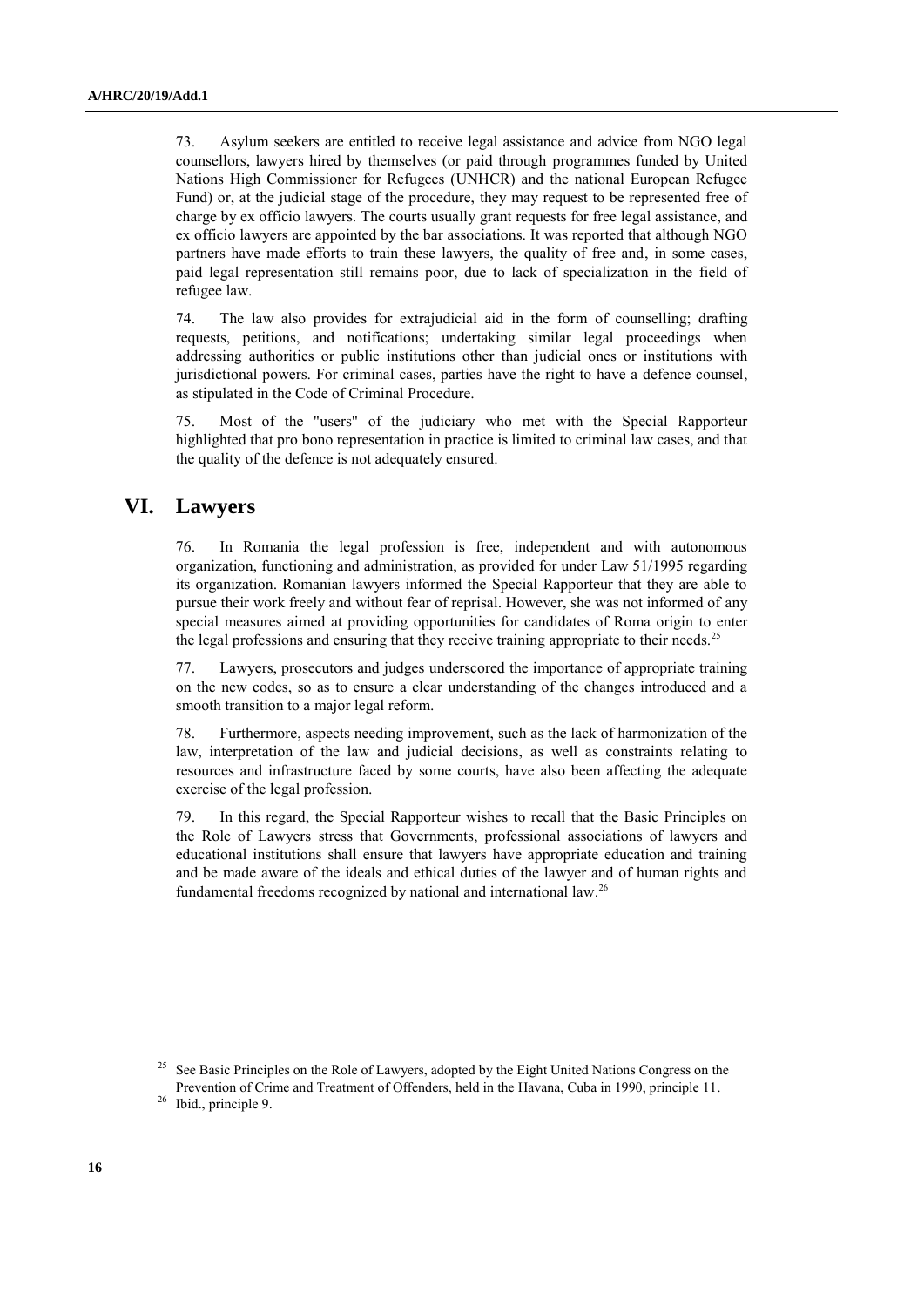# **VII. Capacity-building and training of judges, prosecutors and other legal professionals**

80. The Special Rapporteur commends the commitment of the Government of Romania to enhance training and continuous education programmes, and welcomes the activities of the National Institute of Magistracy (NIM), established in 1992.

81. She visited NIM in Bucharest, met with its Director and learned about the different programmes it offers. NIM is ascribed to the SCM, which coordinates its activities. NIM provides initial vocational training of future judges and prosecutors, as well as continuous vocational training for appointed judges and prosecutors. It is a professional school and not an extension of university studies, thus it ensures the study of law through practical exercise, and in particular through case studies carried out in small groups.

82. The Special Rapporteur was informed that the continuous professional training takes into account the dynamics of the legislative process and focuses on domestic legislation, the legal instruments ratified by Romania, the jurisprudence of the European Court of Human Rights and the Court of Justice of the European Communities, comparative law and the deontological norms related to the profession of magistrates. In 2011, NIM organized five seminars on international judicial cooperation and is seeking to find avenues of cooperation to ensure that magistrates are able to attend the courses it offers at least once a year. It should be noted in this regard that Romania currently counts approximately 6,000 magistrates, and NIM has the capacity to provide training to up to 3000 magistrates yearly. NIM is also exploring the possibility of developing long distance e-learning programmes, and has launched a Swiss-sponsored project to provide seminars and conferences for magistrates in 2012 and 2013.

83. The Special Rapporteur welcomes the positive impact of such programmes on the enhancement of the standards of professionalism of judges and prosecutors, as highlighted by stakeholders. She also welcomes this encompassing approach and invites NIM to consider providing specific training on international human rights law standards, including those developed by the United Nations. The Special Rapporteur notes that a proposal to harmonize entry exams and to strengthen the initial training provided to magistrates is awaiting SCM approval. She welcomes the fact that separate training sessions are provided to judges and prosecutors in certain domains, and encourages further consideration to this issue in the light of the different roles and functions they perform.

84. NIM has started to provide training on the new codes within its initial and continuous training programmes, at both central and decentralized levels. The Special Rapporteur welcomes these activities and underlines the importance of intensifying efforts to provide comprehensive training on the new codes before they enter into force, so as to prepare the ground and ensure a smooth normative transition among prosecutors and judges to enable them to better cope with the legislative changes. Consideration should also be given to training opportunities for lawyers in connection with the new codes.

85. In this respect, the Special Rapporteur welcomes other efforts undertaken by the Government of Romania to raise awareness on major changes that will be introduced by the new Criminal Code as well as the Codes of Civil and Criminal Procedure, all of which will enter into force in 2013. In particular, the Special Rapporteur welcomes the partnerships established by the Ministry of Justice with the Public Ministry, the National Union of Bar Associations in Romania, the SCM, and the High Court of Cassation and Justice to provide a series of professional training seminars on the major changes introduced by the four new codes.

86. She also welcomes initiatives by the Ministry of Justice which has launched a series of lectures designed to raise awareness on the most important changes laid down in the new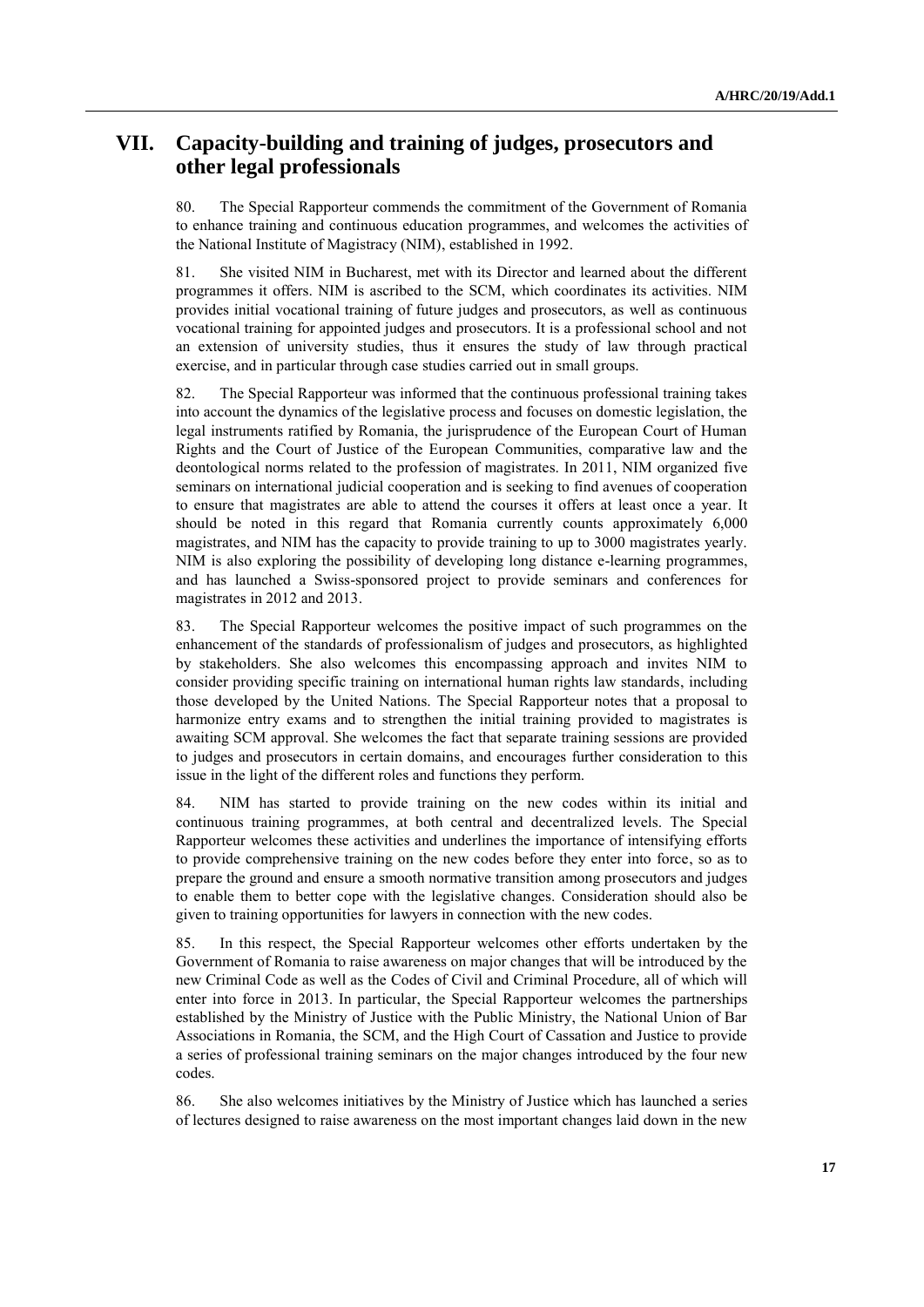codes. These lectures will be attended by some 300 magistrates from courts and prosecution offices in Bucharest and are also open to judges, prosecutors and other legal professionals, such as lawyers, notaries and bailiffs.

87. The National Union of Bar Associations of Romania has also carried out awarenessraising activities relating to the new codes, and held a national conference in May 2011 that was attended by magistrates and lawyers from all over the country. The budget of the High Court of Cassation and Justice provides 200,000 RON (or 48,000 EUR) for professional training, with a view to ensuring the participation of judges and assistant magistrates in seminars and conferences on the new codes.

### **VIII. Conclusions**

88. **The legal framework regulating the judiciary in Romania is comprehensive, recognizes the importance of the independence of the judiciary and complies with international norms and human rights standards.** 

89. **Romania has adopted tailor-made strategies and action plans aimed at addressing different aspects requiring focused attention, so as to improve the judicial system in areas such as information technology, the benchmarks established through the cooperation and verification mechanism of the European Commission and integrity within the judiciary.**

90. **The Special Rapporteur commends Romania for its continued efforts to strengthen the judiciary through various reform initiatives. In her view, recent efforts illustrate the resolute commitment of Romania to strengthen the judiciary through tailor-made laws and policies. Some of these efforts include (i) the Action plan for meeting the benchmarks established through the cooperation and verification mechanism of the European Commission; (ii) law 202 of 2010, known as the "small reform;" (iii) the adoption of the new Criminal Code, Code of Criminal Procedure, Civil Code and Code of Civil Procedure; (iv) the recently adopted Strategy for strengthening integrity within the judiciary; and (v) measures intended to enhance knowledge on the judicial reform in Romania. At the same time, she highlights the importance of including all concerned actors in the implementation of these reforms.**

91. **Romania's current strategy for judicial reform seeks to improve the management of the judiciary, enhance the delivery of justice, promote citizens' participation in the judicial reform debate and take steps to counter corruption within the country, including in the judicial system. The action plan of the judicial reform strategy seeks to measure the performance, integrity, transparency, accountability, capacity as well as the human rights dimension of the judicial system as a precondition for the achievement of the goals and priorities of current judicial reform efforts.** 

92. **Promising initiatives with a positive impact on areas related to the mandate of the Special Rapporteur include the training programmes provided by the National Institute of Magistracy as well as the information campaign launched by the Government to inform on the main changes introduced by the four new codes.** 

93. **Despite efforts made, a number of challenges remain. Some of them are related to the need to create effective procedures for addressing potential conflicts of interest among the members of the Supreme Council of Magistracy; identify and discipline misconduct consistently; and address the practice of assigning magistrates to nonjudicial positions within the judiciary and appointing them to various Government agencies, thereby depleting the already understaffed courts and prosecution offices.**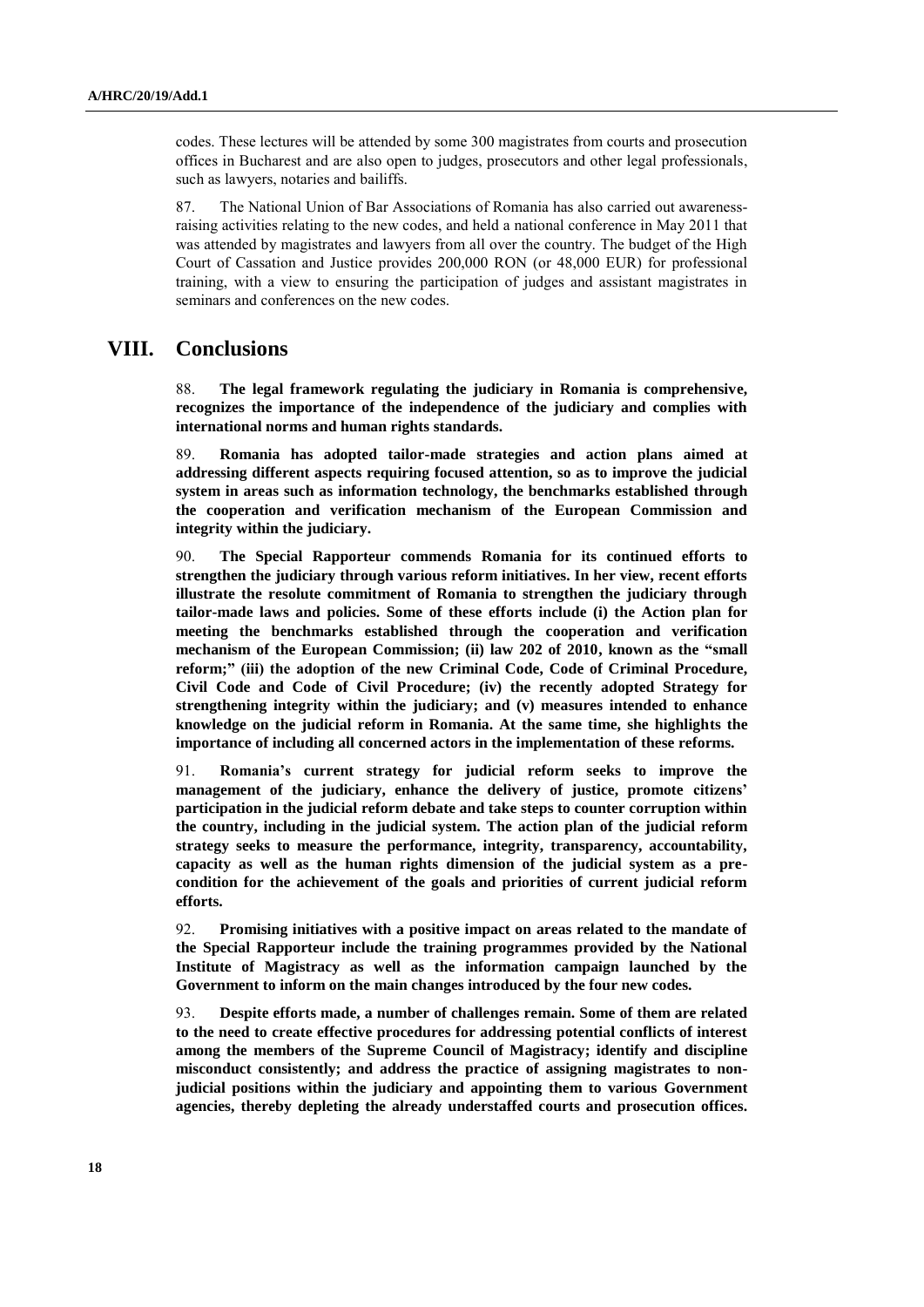**Efforts to identify ways and means to eliminate undue political and external influences on the SCM should be made in order to render the SCM independent, as it should be.**

94. **Another concern relates to the impact of the judicial reform, notably the adoption of the new codes on the work of judges, prosecutors and lawyers. The Special Rapporteur welcomes the finalization of the Action plan for the implementation of the Code of Civil Procedure, the Code of Criminal Procedure and the Criminal Code, and hopes that its implementation will ensure a smooth transition to the new legal frameworks.** 

95. **In the Special Rapporteur's view, efforts should be redoubled to ensure that a people-centred approach is adopted in all judicial reform initiatives so that Romania can successfully achieve its goal of guaranteeing a justice administration system that ensures independence, impartiality, integrity, equality and transparency, all of which are prerequisites for the enjoyment of human rights by all in Romania.**

### **IX. Recommendations**

96. **Based on her findings, the Special Rapporteur makes the following recommendations with a view to contributing to the development of an effective justice administration system that ensures independence, impartiality, integrity, equality and transparency, as a prerequisite for guaranteeing the enjoyment of human rights for all in Romania.** 

### **A. Recommendations on judicial reform**

97. **The Special Rapporteur encourages the Government of Romania to:**

**(a) Ensure a human rights-based and people-centre approach to judicial reform in Romania and take into consideration aspects related to access to justice when taking decisions to close certain courts;**

**(b) Design and implement a plan for the transition period before the entry into force of the three new codes (Code of Civil Procedure, Criminal Code and Code of Criminal Procedure) so that legal professionals can better cope with the legislative changes to be introduced;**

**(c) Monitor closely the impact of the entry into force of the new codes on the judicial system in the short, medium and long term;** 

**(d) Provide sufficient human and financial resources for the re-organization of courts and prosecution offices;**

**(e) Continue providing and strengthen training to judges, prosecutors and lawyers on the new legislation;**

**(f) Increase the capacity of the National Institute of the Magistracy and adopt its proposals to improve training and recruitment standards;**

**(g) Undertake an exercise of good practices and lessons learned from past experiences on judicial reform with a view to informing current and future judicial reform efforts;**

**(h) Ensure that all judicial reform efforts are integrated into the broader programming of the justice sector so that past pitfalls, including the congestion of the courts, are adequately mainstreamed;**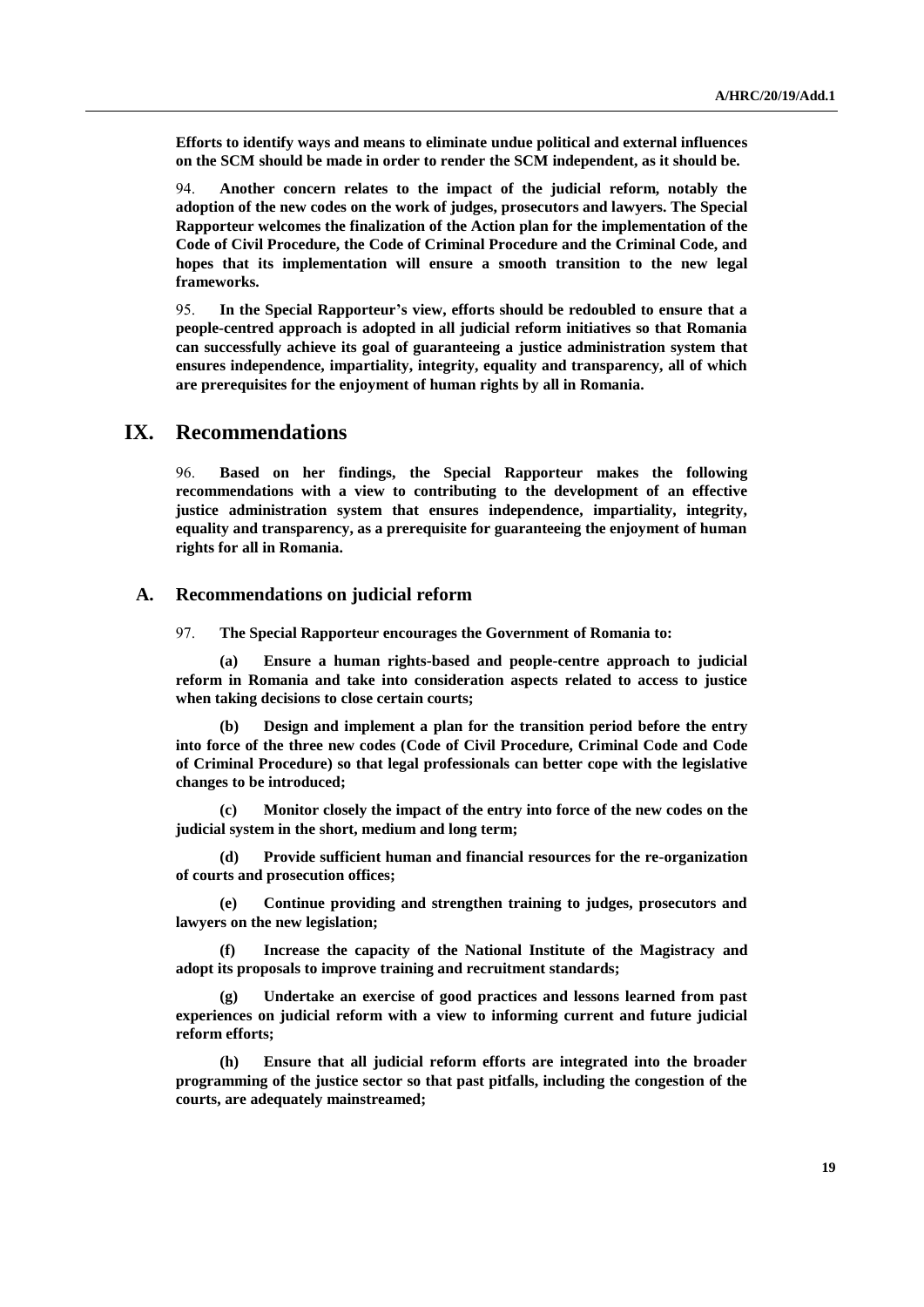**(i) Take all necessary steps to ensure that the courts are adequately resourced, so that they can function properly; that they are adequately equipped, including with facilities to allow movement and access by persons with disabilities; that there is adequate workspace, so that there is no interference in the functions of the judges and the courts;**

**(j) Ensure that the full jurisprudence of the courts is published in a userfriendly and easily searchable database.**

#### **B. Recommendations to enhance the independence of the judiciary**

98. **The Special Rapporteur recommends that the Government:**

**(a) Ensure a transparent process of resource allocation to the judiciary;**

**(b) Ensure that courts are adequately resourced so that they can function properly;**

**(c) Allow the judiciary or an independent body to administer the premises where the courts are housed, and assign on an as-needed basis, the assets that are required for the efficient performance of the courts;**

**(d) Ensure that the High Court of Cassation and Justice is provided with all necessary infrastructure compatible with its important role;**

**(e) Take the necessary steps to ensure the institutional independence of the judiciary with regard to the judicial budget, by recognizing the right of the judiciary to draft its own budget and to participate in deliberations in the Parliament, as well as by entrusting the administration of said budget directly to the judiciary or to an independent body responsible for the judiciary, in order to prevent financial dependency and avoid tensions between the judicial and other branches of power;**

**(f) Establish adequate safeguards to ensure that budgetary allocations to fund the courts in the current fiscal year, or in the next financial year, can only be reduced with the consent of the judiciary, or of an independent body representing it, at all times, including in times of crisis;**

**(g) Undertake a thorough and independent investigation into allegations regarding the possibility of manipulating the automated system for the random allocation of cases, and take the necessary steps, in accordance with the findings of this investigation, to improve the integrity of the system;**

**(h) Identify ways and means to eliminate undue political and external influence on the Supreme Council of Magistracy and adopt all the necessary measures to address this;**

99. **The Special Rapporteur encourages the courts and its judges to:** 

**(a) Continue working to build public trust, and enhance their ability to deliver justice on a daily, case-by-case basis as their performance contributes to building public confidence in the integrity of the justice system;**

**(b) Take all necessary steps to ensure the uniform and equal application of the law, including by publicizing its decisions.**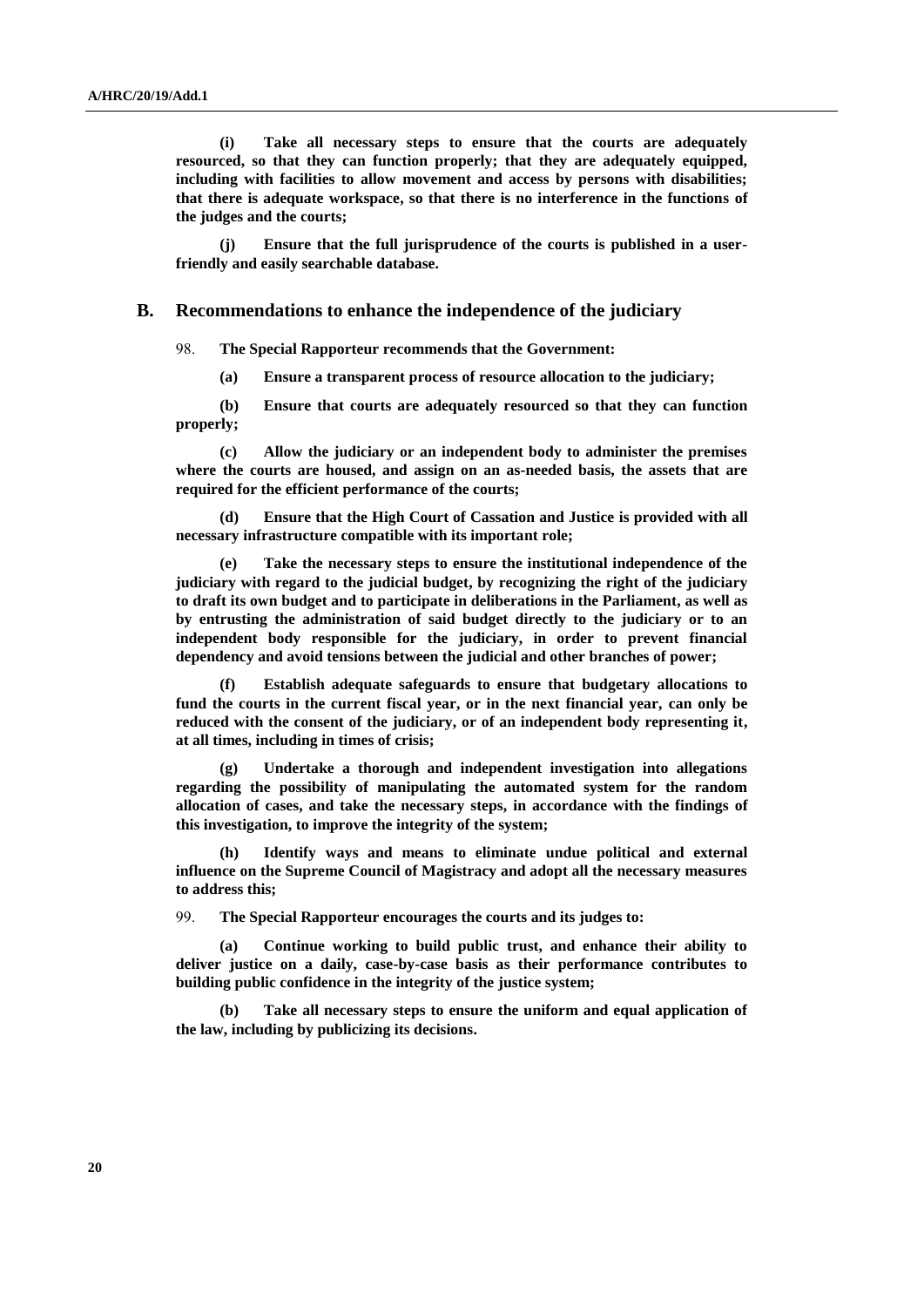### **C. Recommendation to the Superior Council of Magistracy**

100. **The Special Rapporteur recommends that the Superior Council of Magistracy:**

**(a) Establish mechanisms which guarantee the independence of the Council and avoid its politicization;**

**(b) Continue working to build public trust and strengthening the administration of justice, as well as enhance its ability to identify and discipline judicial misconduct consistently;** 

**(c) Create effective procedures for addressing potential conflicts of interest among its members;** 

**(d) Take steps to address the practice of assigning magistrates to nonjudicial positions within the judiciary and appointing them to various government agencies, thereby depleting the already understaffed courts and prosecution offices;**

**(e) Establish objective criteria for the assessment of misconduct and for applying relevant sanctions (art. 99 and 100 respectively of the Law 303/2004 on the statute of judges and prosecutors) in order to avoid improper or undue use of disciplinary proceedings and sanctions, and ensure thorough respect for the immunity of judges;**

**(f) Contribute to the implementation of the recommendations made through the CVM;**

**(g) Consider monitoring closely the impact of the various measures adopted to achieve judicial reform objectives;**

**(h) Coordinate efforts among judges, lawyers and prosecutors in order to implement effective mechanisms in courts for the implementation of the four new codes, respecting fair trial guarantees.** 

#### **D. Recommendations on the Prosecution Service**

101. **The Special Rapporteur recommends that the Government:**

**(a) Redouble efforts to strengthen the capacity of the Prosecution Service, including ensuring it is adequately staffed;**

**(b) Ensure that the recent powers granted to the Prosecutor General to reassign investigations, without an explicit requirement by the law to motivate such a reasoning, are exercised in accordance with the United Nations Guidelines on the Role of Prosecutors and other applicable international and regional standards.**

### **E. Recommendations on capacity-building and training of judges, prosecutors and other legal professionals**

102. **The Special Rapporteur recommends that the National Institute of Magistracy:**

**(a) Consider providing specific training on international human rights law standards with a particular focus on instruments and mechanisms developed within the United Nations;**

**(b) Continue and intensify efforts to provide comprehensive training on the new codes, before they enter into force, so as to prepare the ground and ensure a**